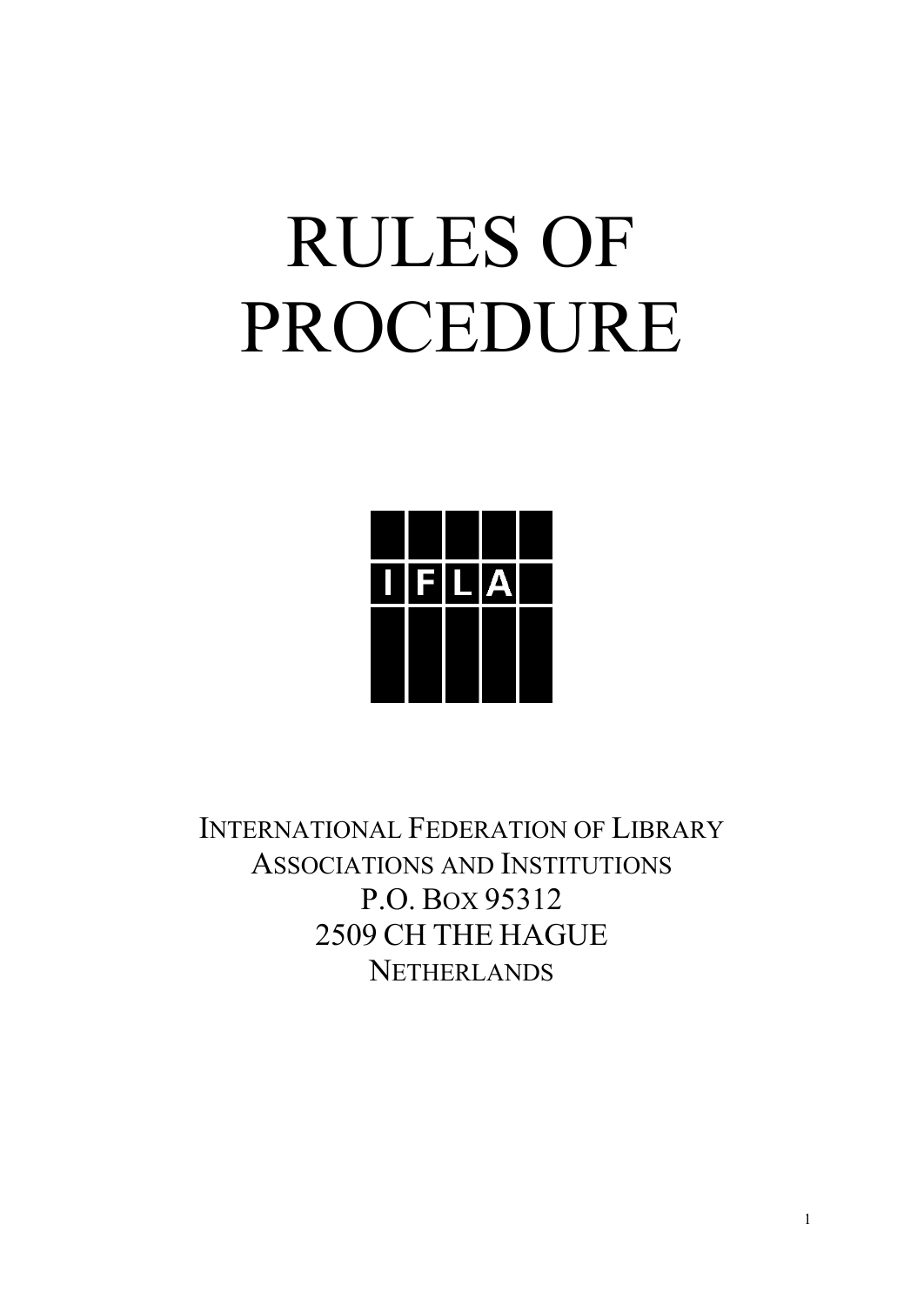The Rules of Procedure were adopted by the Governing Board at their meeting in Québec City, Canada, on 16 August 2008.

The Rules of Procedure were amended by endorsement of the Governing Board at their meeting held in The Hague, Netherlands. on 3 December 2008, Agenda item 08.45.2, R20.3; Milan, Italy, 21 August 2009, Agenda item 5.2, R23; Gothenburg, Sweden, on 9 August 2010, Agenda item 1.3.2, R18.32.1; The Hague, Netherlands, on 18 April 2011, Agenda item 5.7, R3.4.3, R15.5 and R18.22; San Juan, Puerto Rico, on 12 August 2011, Agenda item 1.4.3, R3.7-R3.9; The Hague, Netherlands, on 7 December 2011, Agenda item 1.4.3, R3.4.1.1 and agenda item 3.2.4, R20.3; Kuala Lumpur, Malaysia on 23 August 2018, Agenda item 18-08-5.3, R 17-20; Virtual meeting on 17 September 2020, Agenda item 20-09-5.3, R 11.1-11.18, R 15.3-15.10, R 17.3-17.11 & R 18.7- 18.23.

- R1. MEMBERSHIP: STANDING APPEALS PANEL (STATUTES, ART. 5.5)
	- R1.1 The Standing Appeals Panel (the Panel) shall consist of three members appointed by the Governing Board. They shall include persons who together have adequate experience in, and understanding of, the governance of IFLA, the interpretation of IFLA's Statutes and the law relating to associations, particularly in the Netherlands.
	- R1.2 At the initial appointment of the Panel the Governing Board shall appoint one member of the Panel for a period of one year, one member for two years and one member for three years. Thereafter all members shall be appointed for three years.
	- R1.3 Members of the Panel may be reappointed for one additional period of three years.
	- R1.4 The member of the Panel appointed for one year shall serve as its Convenor, in the following year the member appointed for two years shall serve as Convenor, followed by the member appointed for three years. Thereafter the members shall each serve as Convenor for one year, in the order of their appointment.
	- R1.5 If a Panel member is unable to complete the term, the other members will move up in the rotation and a new member will be appointed for a three-year term.
	- R1.6 Within two weeks of receiving notice of an Appeal from a Member as provided for in Statute 5.5.1 the Secretary General shall request the Convener to convene the Panel to consider the Appeal.
	- R1.7 If any member of the Panel is not available to consider an Appeal or if it appears possible that a member of the Panel may have a conflict of interest, the Convenor shall in consultation with the President appoint a replacement for the purpose of that Appeal.
	- R1.8 The Members of the Panel shall study the Appeal submitted to them and consult with one another. The Panel may call for and consider further information from the Appellant, from the Secretary General or his staff, or from other parties. The members of the Panel are not required to meet, but shall conduct their work by correspondence and/or electronic means of communication.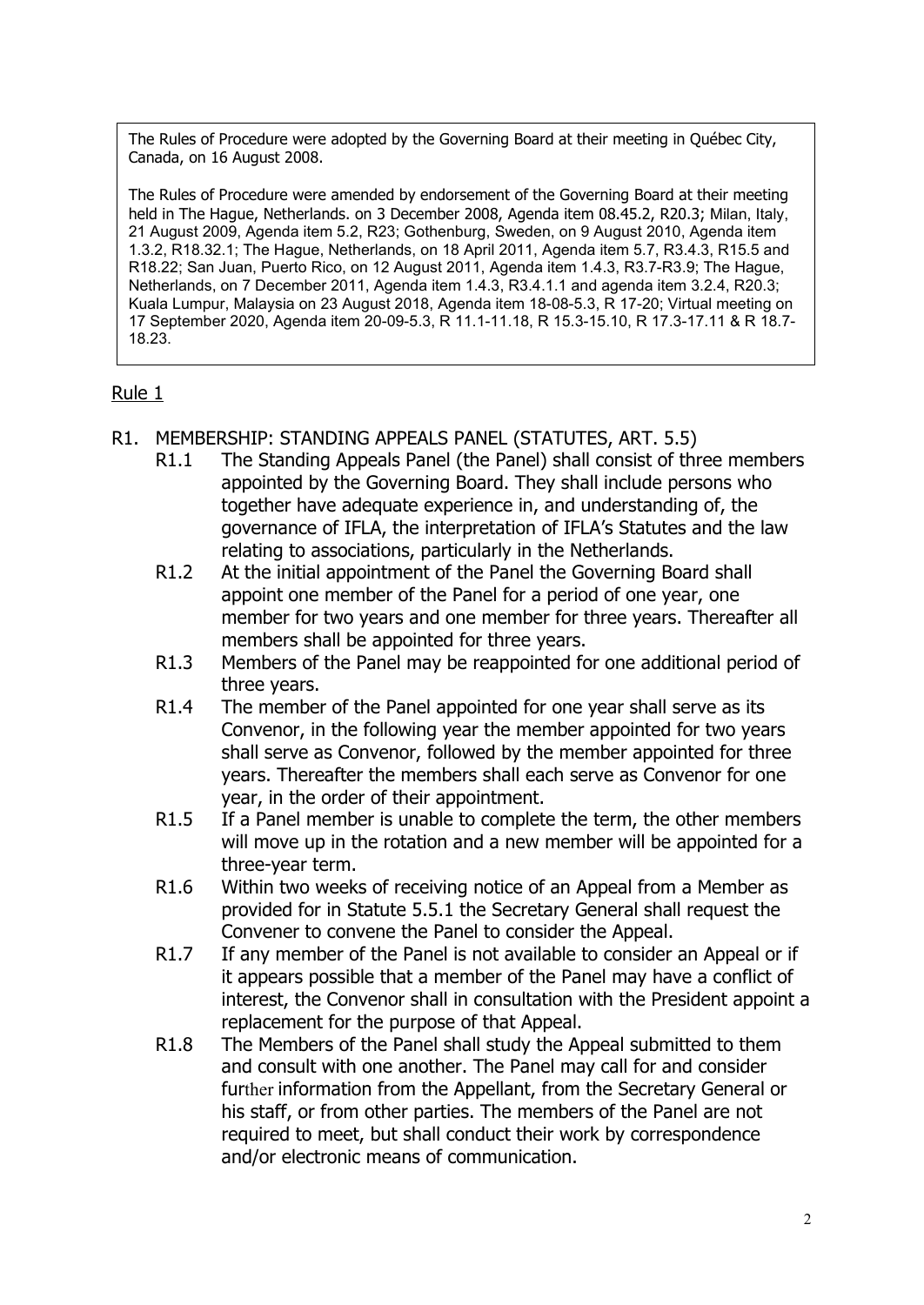- R1.9 The Panel may decide to uphold the expulsion, reinstate the Member, or extend the Member's suspension for a period of not more than one month for the purpose of gathering additional information.
- R1.10 The Panel shall within one month of its appointment communicate their decision to the Secretary General. A decision to extend a suspension shall also be communicated within this time-frame, after which the Panel shall communicate their final decision to the Secretary General no later than one further month.
- R1.11 The Secretary General shall communicate the Panel's decision to the Appellant and the Governing Board within two weeks of receipt

- R2. PAYMENT OF MEMBERSHIP FEES (STATUTES, ART. 5.8; ART. 7.2)
	- R2.1 Annual membership fees (including the moneys payable for publications, additional sections or other services to which a Member has subscribed) shall be payable in advance on the  $31<sup>st</sup>$  day of March each year.
	- R2.2 The Secretary General shall, on payment of the correct fee in full, send a receipt of payment, which shall serve as both evidence of payment and, where appropriate, authorization to vote.
	- R2.3 Members who have not paid their fees in full by 30 June in any year may be suspended by the Secretary General. A suspended Member shall not receive any of the services of the Federation, and shall forfeit the right to vote, until the fees are paid in full.
	- R2.4 Members that have not paid their fees by 31 December in any given year shall be excluded by resolution of the Governing Board.
	- R2.5 Honorary Fellows retain their membership for life and are not required to pay membership fees.

# Rule 3

R3. AFFILIATE STATUS (STATUTES, Art. 6)

Affiliation to the Federation shall be available in the following categories of Affiliates:

# **Institutional Affiliates**

- R3.1 Very small institutions that are unable to sustain institutional membership of the Federation, may be admitted as Institutional Affiliates in the following sub-categories:
	- R3.1.1 School libraries: libraries of schools at the primary and secondary levels
	- R3.1.2 One-person library centres: libraries staffed by a single employee
	- R3.1.3 Institutional sub-units: special or branch libraries that form part of an institution which is itself an Institutional Member of the Federation.
- R3.2 Institutional Affiliates shall pay an annual affiliation fee, the level of which shall be determined by the Governing Board. The Governing Board may set different levels of fees for Institutional Affiliates in developing and developed countries. The minimum level of affiliation fees shall be set at a level which covers the basic costs to the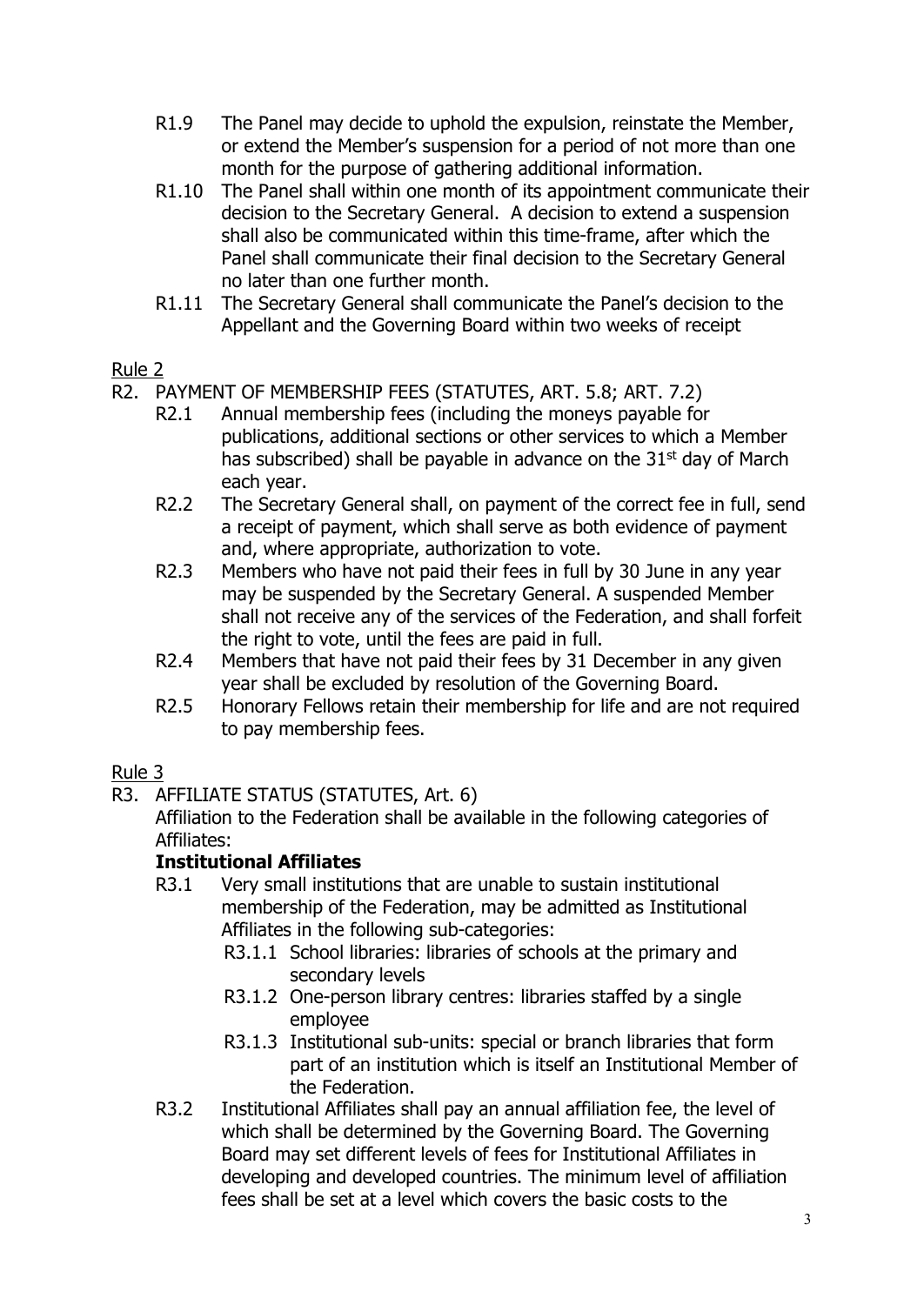Federation's services to the respective categories, with the proviso that the Governing Board may set fees for new Institutional Affiliates in selected low-income countries at a lower level if the Treasurer so approves. The Governing Board shall publish the scale of Institutional Affiliation fees for the information of Members.

- R3.3 An Institutional Affiliate may:
	- R.3.3.1 nominate candidates for the position of President-elect and for elected places on the Governing Board, but may not vote in the elections for these positions;
	- R3.3.2 nominate and vote for candidates for the Standing Committees of Sections;
	- R3.3.3 be represented at meetings of the General Assembly, where its representative may speak but not vote.

# **Individual affiliates**

- R3.4 Individuals may be admitted as Individual Affiliates in the following sub-categories:
	- R3.4.1 **Personal Affiliates**: all individuals other than those included in the sub-categories of Student Affiliates and new Graduate Affiliates.
		- R3.4.1.1 **Non-salaried Affiliates**: individuals, other than those eligible for student affiliation, who can confirm that they are not currently in paid employment and do not expect to be within the next three months. Individuals may remain in this sub-category for as long as they meet the criteria. It is their responsibility to inform IFLA when they are no longer eligible. They will then be moved to the category of Personal Affiliate in the following year.
	- R3.4.2 **Student Affiliates**: individuals who are able to provide proof of current enrolment in a course of study leading to entry-level professional qualifications in librarianship or information work. Individuals may remain in this sub-category for as long as they can prove appropriate enrolment.
	- R3.4.3 **New Graduate Affiliates:** individuals who are able to provide proof of entry-level professional qualifications in librarianship or information work in librarianship or information work within 12 months prior to application. Individuals may remain in this subcategory for the two years immediately following graduation.
- R3.5 Individual Affiliates shall pay an annual affiliation fee, the level of which shall be determined by the Governing Board. The provisions of Rule 3.2 apply *mutatis mutandis* to Individual Affiliates.
- R3.6 The provisions of Rule 3.3 apply *mutatis mutandis* to Individual Affiliates.

## **Association Affiliates**

R3.7 Emerging and small Associations that are unable to sustain membership in any of the three Association categories of the Federation as described under Article 4, may be admitted as Association Affiliates for up to three consecutive years if they have not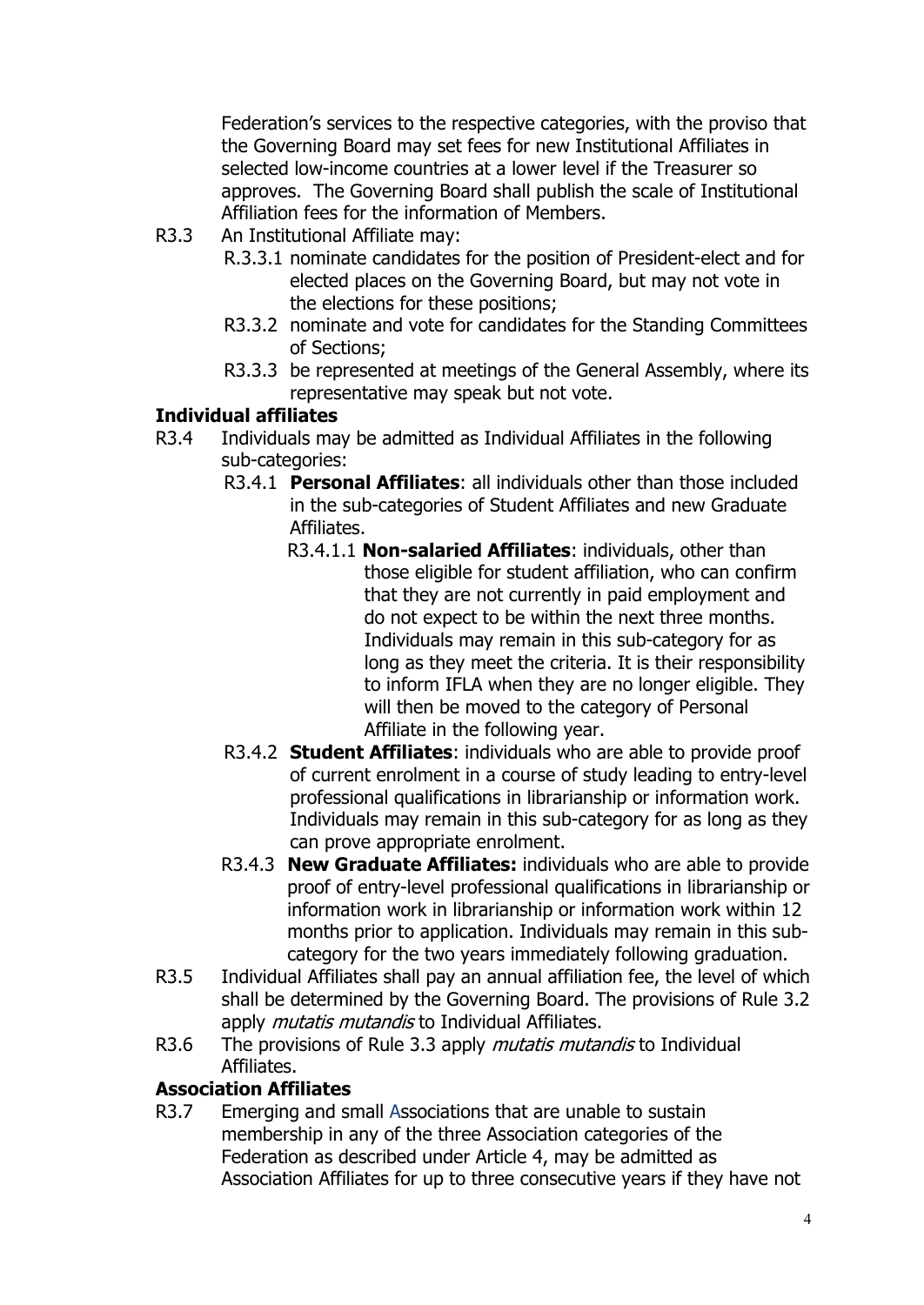been an IFLA member in the previous three years, and work with operating expenses at Band 12 level (the lowest band level in the National Association Membership category).

- R3.8 Association Affiliates shall pay an annual affiliation fee, the level of which shall be determined by the Governing Board. The provisions of Rule 3.2 apply mutatis mutandis to Association Affiliates.
- R3.9 The provisions of Rule 3.3 apply mutatis mutandis to Association Affiliates.

# **Admission and loss of Affiliate status**

- R3.10 Admission to Affiliate status shall be subject to a decision of the Secretary General, which shall be reported to the Governing Board for ratification.
- R3.11 An applicant whose application is rejected by the Secretary General may appeal to the Governing Board.
- R3.12 An Affiliate may resign at any time by giving written notice to the Secretary General.
- R3.13 The decision of the Governing Board to withdraw affiliate status is final.

# Rule 4

- R4 CORPORATE PARTNERS (ART 19)
	- R4.1 Companies and other organisations with an interest in library and information services may be recognised as Corporate Partners of the Federation.
	- R4.2 The Governing Board may from time to time determine the categories or levels of Corporate Partners, the fees payable by them, and the scale of benefits and privileges applicable to each. These shall be published for the information of Members.
	- R4.3 Notwithstanding Rule 4.2 the Secretary General shall be empowered to negotiate additional benefits for Corporate Partners whose contributions to the Federation (whether in cash or in kind) substantially exceed those set out in the scale of fees. The benefits so negotiated shall be approved by the Executive Committee.
	- R4.4 A Corporate Partner may be represented at meetings of the General Assembly, where its representative may speak but not vote. Corporate Partners may not nominate candidates for the position of Presidentelect and for elected places on the Governing Board, and may not vote.

# **Admission and loss of Corporate Partner status**

R4.5 The provisions of Rules  $3.10 - 3.13$  apply *mutatis mutandis* to Corporate Partners

- R5. CONSULTATIVE STATUS [STATUTES, ART. 6)
	- R5.1 Consultative Status is only open to organisations of which the primary field of operation falls outside librarianship and information work. Organisations that are eligible for membership of the Federation as International Association Members shall not be admitted to Consultative Status.
	- R5.2 Admission to Consultative Status is normally on the basis of reciprocity.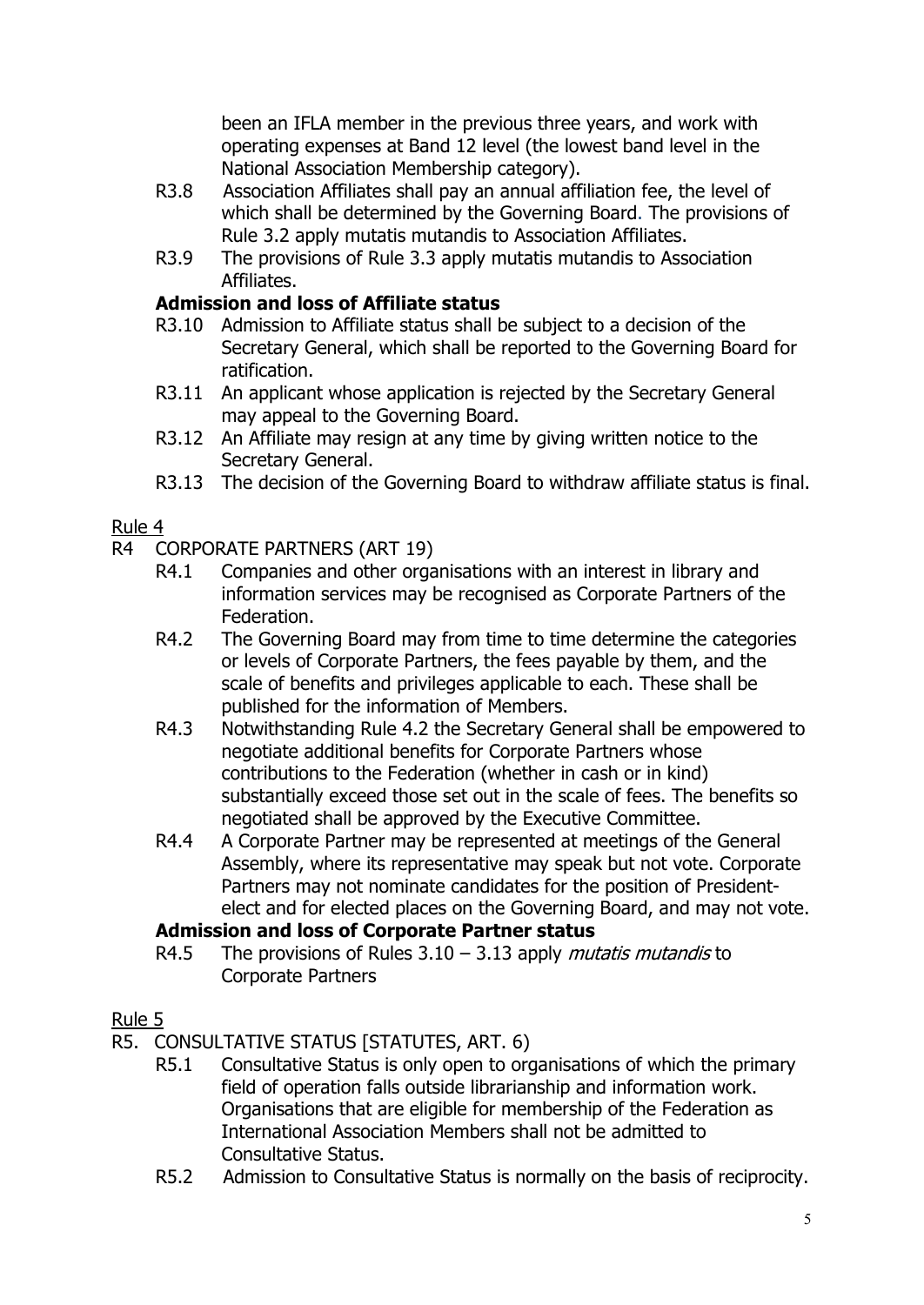- R5.3 Admission to Consultative Status shall be reported to the General Assembly of Members.
- R5.4 An Organisation with Consultative Status may be represented at meetings of the General Assembly, where its representative may speak but not vote.
- R5.5 The provisions of Rules 3.10 to 3.13 above apply *mutatis mutandis* to Organisations with Consultative Status.

- R6. MEMBERSHIP FEES AND FINANCES (ART. 7)
	- R6.1 The annual membership fee payable by Members shall be determined by the General Assembly on the advice of the Governing Board.
	- R6.2 The General Assembly, on the advice of the Governing Board, may set different levels of fees for Members in developing and developed countries.
	- R6.3 The minimum fee for Members shall be set at a level that covers the basic costs of the Federation's services to each category, with the proviso that the Governing Board may propose fees for new Members, or Members in selected low-income countries, at a lower level if the Treasurer so approves. The Governing Board shall publish the scale of membership fees for the information of Members.

# Rule 7

- R7. ACCESS TO MEETINGS (ART. 19)
	- R7.1 All professional meetings of the Federation and its units are open to all members and registered participants at the annual conference or other conferences at which the meetings are held. Professional meetings may include conference sessions, workshops, training and development activities or other programmes of a professional nature.
	- R7.2 Registration requirements and payment of a fee may apply to attendance at congresses or other professional meetings.
	- R7.3 Meetings of the Federation's General Assembly are open, subject to the provisions of Rule 7.6, to:
		- R7.3.1 Members of the Federation
		- R7.3.2 Affiliates,
		- R7.3.3 Corporate Partners, and

R7.3.4 Bodies with Consultative Status;

in good standing, and their representatives, and registered participants at the annual congress or other conferences at which the meetings are held. Persons attending meetings of the General Assembly of Members, other than representatives appointed in accordance with Article 10, attend as observers. They should sit in areas designated for observers and may not participate in the discussions unless invited to do so by the Chair.

R7.4 Meetings of the committees and boards of the Federation's professional units, as provided for in Article 16, are open, subject to the provisions of Rule 7.6, to:

R7.4.1 Members of the Federation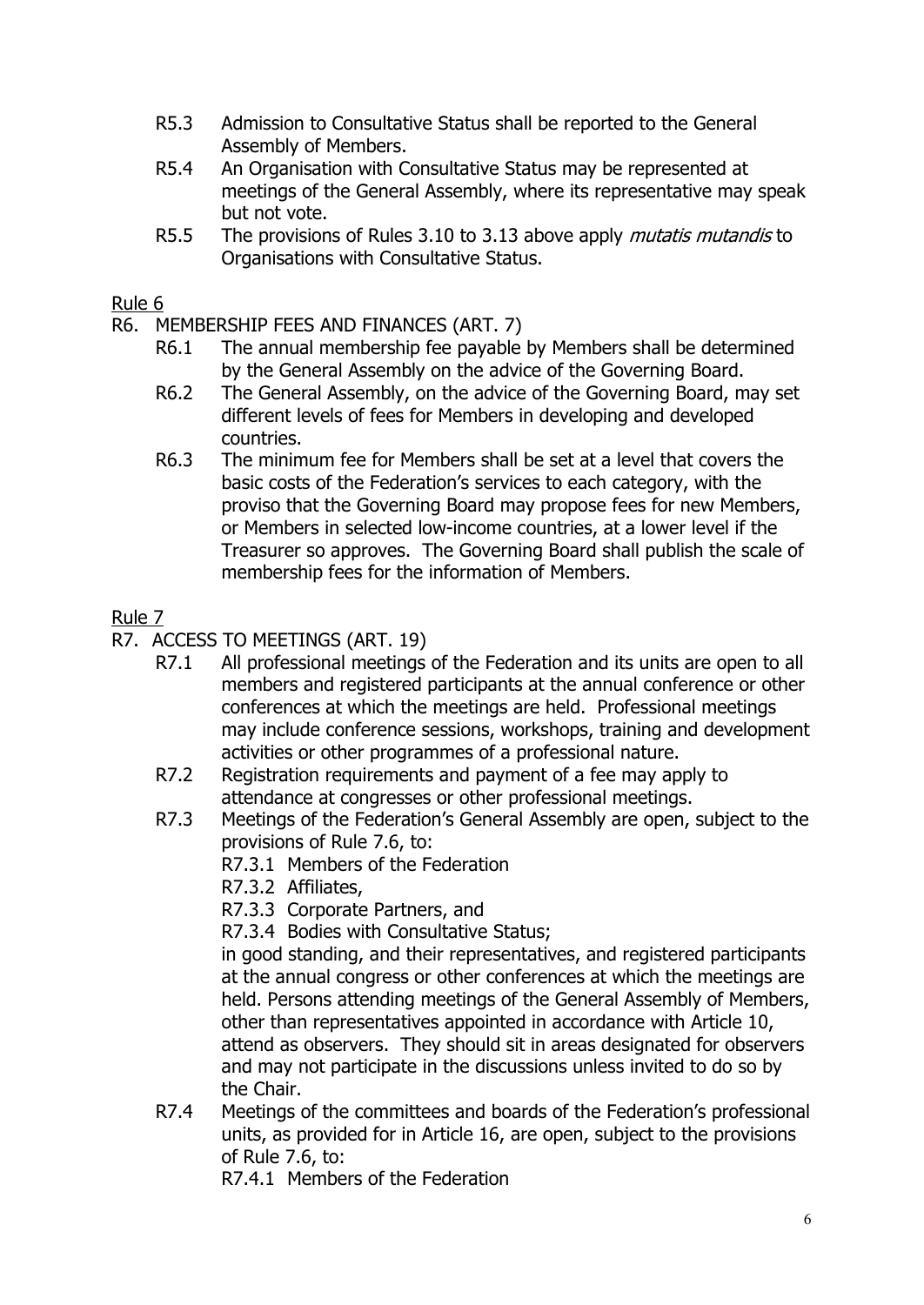R7.4.2 Affiliates,

R7.4.3 Corporate Partners, and

R7.4.4 Bodies with Consultative Status;

in good standing, and their representatives, and registered participants at the annual conference or other conferences at which the meetings are held. Persons attending meetings of the committees and boards referred, other than members of those bodies, attend as observers. They should sit in areas designated for observers and may not participate in the discussions unless invited to do so by the Chair.

R7.5 Meetings of the Governing Board and Professional Committee, which are described in Articles 13 to 14, and other committees established by those bodies are open, subject to the provisions of Rule 7.6, to: R7.5.1 Members of the Federation and R7.5.2 Affiliates;

> in good standing and their representatives. Persons attending meetings of the Governing Board, Professional Committee and other committees, other than members of those bodies, attend as observers. They should sit in areas designated for observers and may not participate in the discussions unless invited to do so by the Chair.

- R7.6 A meeting, or part thereof, of the bodies referred to in Rules 7.3 to 7.5 may be declared closed by the Chair only for the discussion of:
	- R7.6.1 the performance, achievements, qualifications, recognition or remuneration of IFLA staff, IFLA members or other individuals or institutions
	- R7.6.2 IFLA positions and statements on controversial matters in cases when it may reasonably be anticipated that the positions articulated by individual participants in the meeting may lead to sanctions being taken against them by their governments or other parties
	- R7.6.3 IFLA's negotiation position and strategy in international negotiations
	- R7.6.4 IFLA's position and strategy in relation to legal and financial contracts and agreements.
- R7.7 Wherever possible, prior notice that a meeting, or part thereof, of the bodies referred to in Rules 7.3 to 7.5 will be closed should be given in the notice of the meeting.
- R7.8 Observers, except those specifically invited to assist in dealing with the matters to be considered during the closed session, may not be admitted to a meeting declared closed in terms of Rule 7.6.
- R7.9 A meeting closed in terms of Rule 7.6 shall deal only with the matters described in Rules 7.6.1 to 7.6.4.
- R7.10 Minutes or other records of meetings shall be made available to members of the Federation as soon a practicable after their approval, except for records concerning matters of the nature described in Rules 7.6.1 to 7.6.4.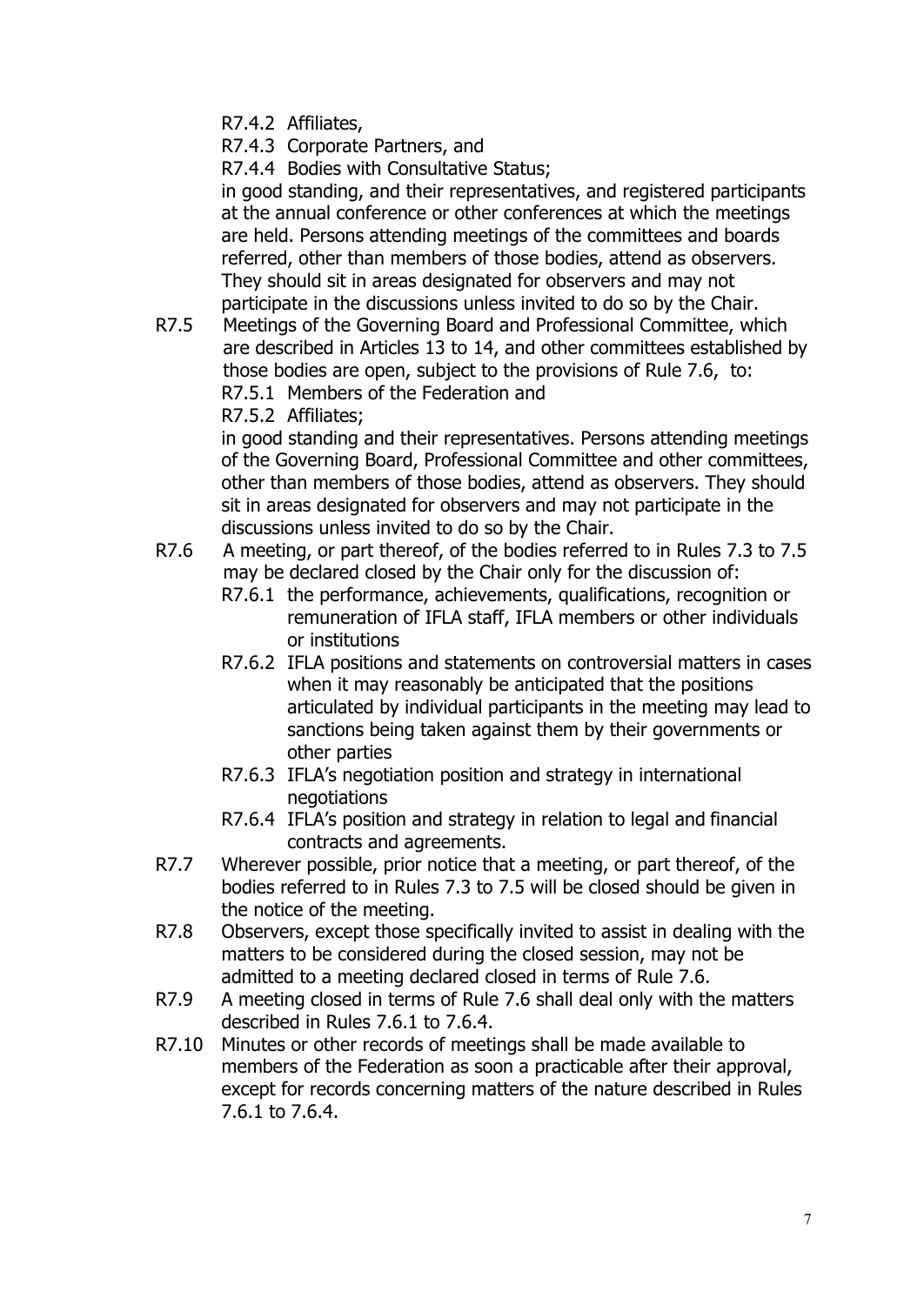- R8. GENERAL ASSEMBLY OF MEMBERS (ART. 9)<br>R8.1 Meetings of the General Assembly sh
	- Meetings of the General Assembly shall normally be held during the same time period and in the same place as the Federation's annual World Library and Information Congress (the Congress).
	- R8.2 The registration fees for the Congress shall be subject to the approval of the Governing Board.

- R9. CONDUCT OF GENERAL ASSEMBLIES (ART. 11)
	- R9.1 The President shall serve as Chair at meetings of the General Assembly. In the absence of the President, the President-elect or the Treasurer of IFLA, in that order of precedence shall serve as Chair. If neither of these officers is able to serve, the meeting shall elect a member of the Governing Board to serve as chair for the meeting. The election shall be conducted by the Secretary General.
	- R9.2 Speakers shall address the chair. Speakers at meetings of the General Assembly shall not speak for longer than five minutes. They shall not be called to speak again on the same subject until all those who wish to speak have spoken. The chair has the right to curtail discussion in the interest of completing business.
	- R9.3 Persons entitled or invited to attend General Assembly meetings in accordance with Article 10 of the Statutes may speak at such meetings.
	- R9.4 Observers and other persons are not entitled to vote and may speak only if the chair permits.
	- R9.5 To permit the President to enable the efficient and effective conduct of business, rulings by the President are final.
	- R9.6 The Executive Committee may appoint someone who is an expert on the rules and methods of the conduct of business by boards and committees to assist the President in determining all matters of procedure for which there is no provision in these Rules.
	- R9.7 The Executive Committee may approve the use of a standard guide to meetings procedure to assist the chair of the General Assembly in determining all matters of procedure for which there is no provision in these Rules.
	- R9.8 Resolutions which Members wish to propose for inclusion in the agenda in accordance with Article 9.5 must reach the Secretary General three months before the date of the meeting and must be in the format prescribed in Rule 9.11.
	- R9.9 Resolutions of an exceptional and urgent character proposed after the deadline specified in Article 9.5 must be submitted to the IFLA office by the due date and time specified by the Executive Committee.
	- R9.10 In very exceptional circumstances, the President may accept a resolution from the floor of the General Assembly with the consent of the majority of the Members present or represented. It must, at the same time, be handed over in writing to the Chair.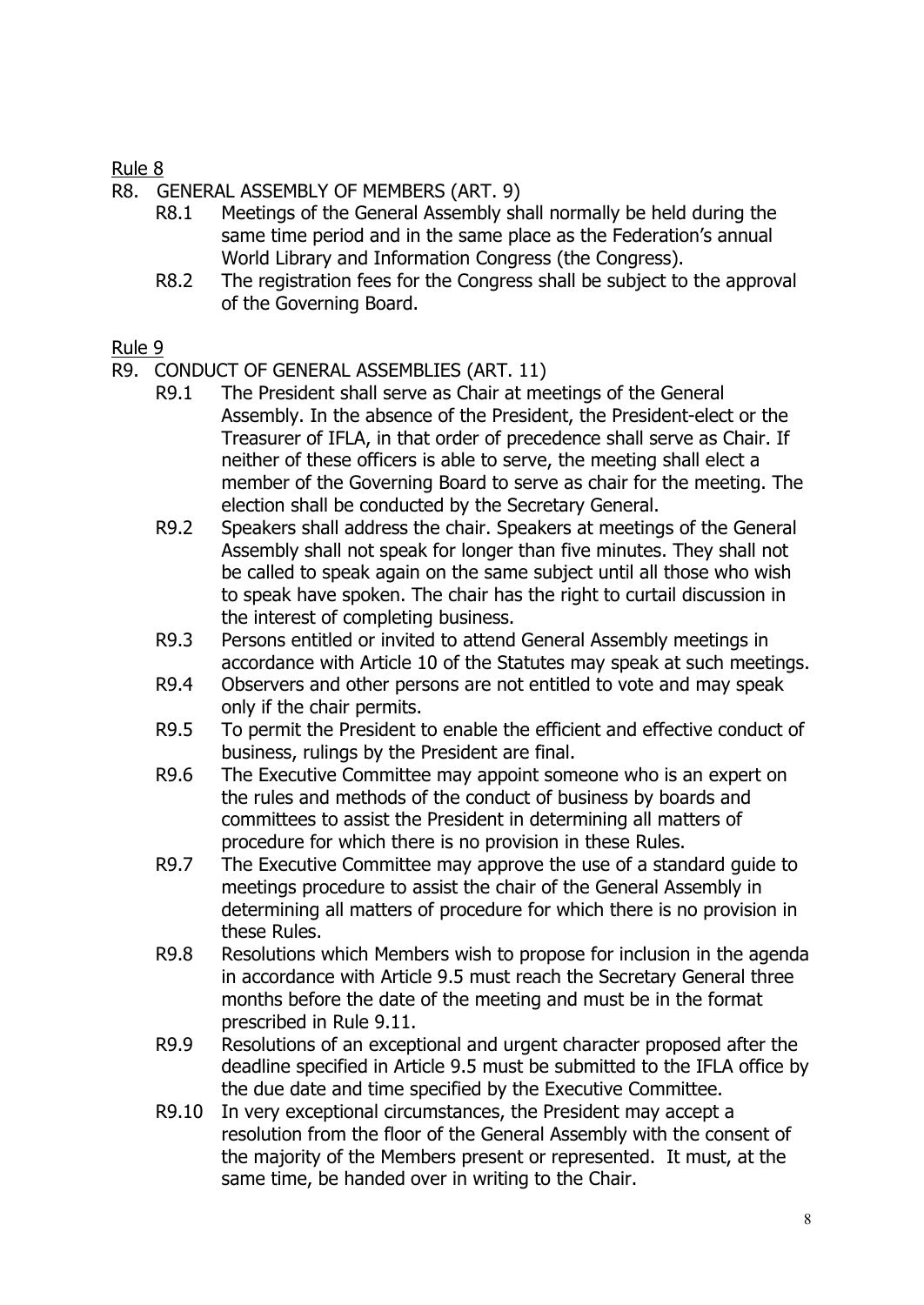- R9.11 All resolutions must be proposed and seconded by authorised representatives of Members whose names and affiliations must be included and must clearly express the action recommended to be taken by the Federation.
- R9.12 The Governing Board shall take appropriate action on resolutions passed by the General Assembly.
- R9.13 All resolutions must be brief, clear in intent and legible. Brief additional background or explanation may be attached if necessary. The Executive Committee may seek clarification or rephrasing to ensure that the meaning and intent of a proposed resolution are clear and may nominate a delegate or delegates to assist the proposer to revise a proposed resolution in order to conform with these Rules.
- R9.14 Professional resolutions may be drafted in sessions and meetings held during the World Library and Information Congress. Such resolutions shall not be tabled in the General Assembly, but shall be submitted to the Professional Committee.

- R10. VOTING AT MEETINGS OF THE GENERAL ASSEMBLY (ART. 12 & 13)
	- R10.1 Votes in meetings of the General Assembly and in meetings of boards and committees shall normally be taken by a show of hands. If, however, the majority of the meeting so decides, or if the President so rules, voting shall be by secret ballot.
	- R10.2 The Secretary General shall ensure that, in meetings of the General Assembly, representatives of Voting Members and the number of votes they hold can be readily identified.
	- R10.3 The Secretary General shall take steps to arrange for at least three tellers to be appointed for each meeting of the General Assembly.
	- R10.4 The tellers shall count the votes.
	- R10.5 Decisions shall be carried by a simple majority of the votes cast.
	- R10.6 In the event of an equality of votes, the chair shall have the power to exercise a casting vote.

# **Ballots to determine Members' views**

R10.7 Rules 11.10, 11.12, 11.17 and 11.18 shall apply *mutatis mutandis* to Postal ballots conducted in accordance with Statute 12.3

# Rule 11

R11. VOTING IN ELECTIONS (ART. 13)

# **Nominations**

R11.1 The Governing Board will plan and implement a fair and open nomination and election process for the position of President-elect and vacancies on the Governing Board in line with IFLA Statutes.

- R12. THE TREASURER (ART. 13.6)
	- R12.1 For the election of the Treasurer in accordance with Statute 13.6, the President shall call for nominations. Every member of the Board is entitled to nominate a candidate for the post of Treasurer.
	- R12.2 If there is only one nominee, that candidate shall be declared elected.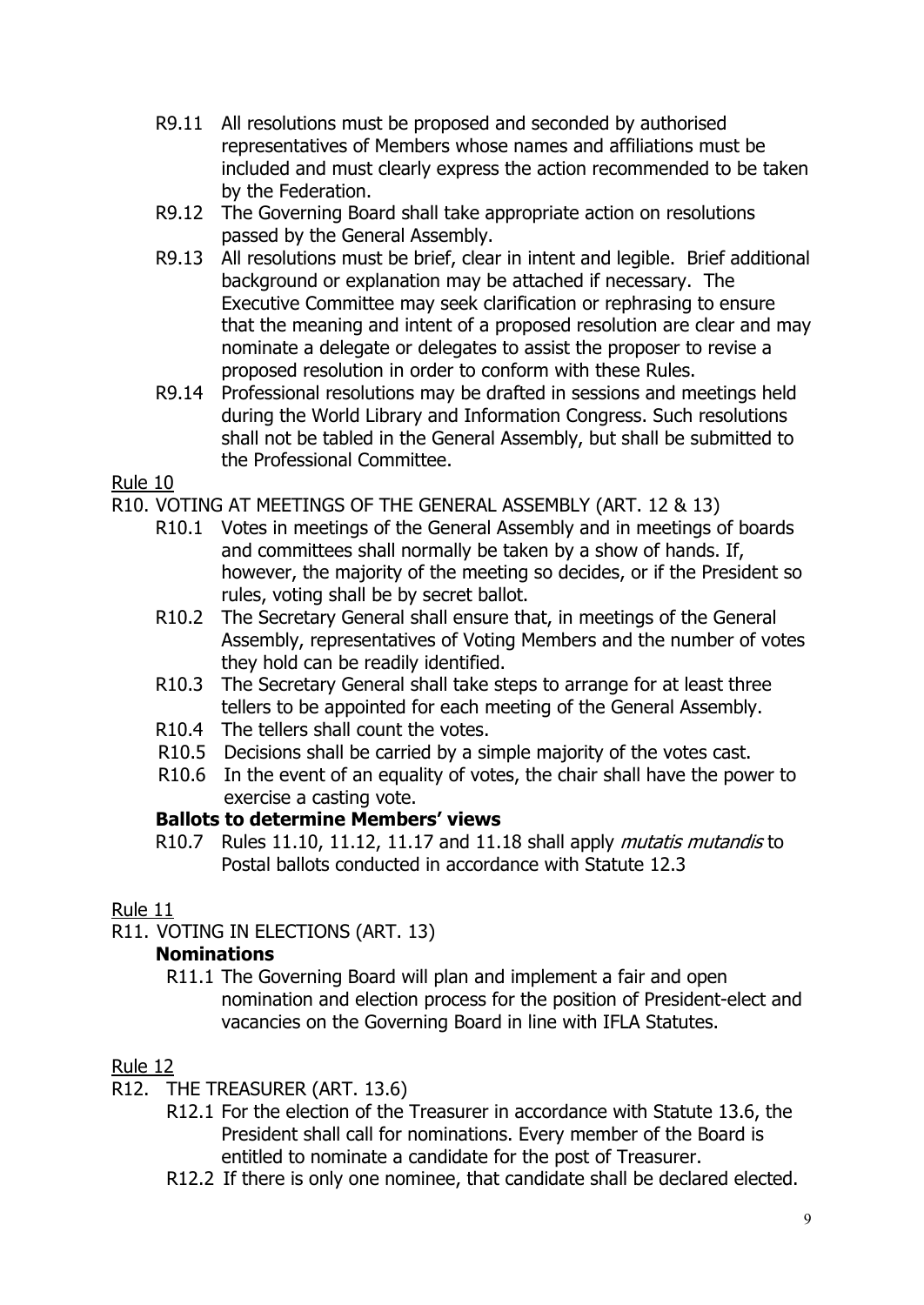- R12.3 If there are several nominees, a secret ballot shall be held conducted by the Secretary General. The candidate with the highest number of votes shall fill the vacancy.
- R12.4 If two or more candidates receive an equal highest number of votes, further secret ballots shall be held. If after three ballots, there is still no decision, the President will decide between the candidates concerned.
- R12.5 The Treasurer is an officer of IFLA ranking after the President and the President-elect, and deputises for the President if the President-elect is not available.

- R13. PROTOCOL FOR MEETINGS OF THE GOVERNING BOARD (ART. 14.7)
	- R13.1 Rules 9.1 and 9.4-9.7 apply *mutatis mutandis* to meetings of the Governing Board.
	- R13.2 If a quorum is not present and urgent business is under consideration, those present may make a recommendation which shall be put to the Board members for approval either by mail or by electronic means. The recommendation shall be submitted to the Board members by the Secretary General. It shall be clearly formulated and a reasonable deadline shall be set for the Board members to respond. The responses shall be received and tabulated by the Secretary General. The recommendation shall become a decision of the Board if a majority of the members express themselves in favour.
	- R13.3 If urgent business has to be attended to between meetings of the Board, the President may authorise the Secretary General to submit the matter to the Board members for a decision following the procedure set out in Rule 13.2 above.
	- R13.4 In the event of unavoidable absence, a Governing Board member elected in terms of Art. 13.3.4 may request the President to accept a representative, normally the Secretary of the body chaired by that Member, to attend the meeting in the capacity as an observer. The representative may not vote.
	- R13.5 Meetings of other governance and professional bodies shall be conducted following similar principles to those embodied in Rules 9.1 and 9-4-9.7. Simpler and less formal procedures may be followed.

# Rule 14

R14. EXECUTIVE COMMITTEE (ART. 14.8)

# **[The composition of the Executive Committee is set out in Art. 14.8.1]**

- R14.1 At the first meeting of the Governing Board after the commencement of its term the President shall call for nominations from among the members of the Board for the two elected places on the Executive Committee.
- R14.2 Each member of the Governing Board is entitled to nominate a candidate for each of the places.
- R14.3 If there is only one nominee for each place, those candidates shall be declared elected.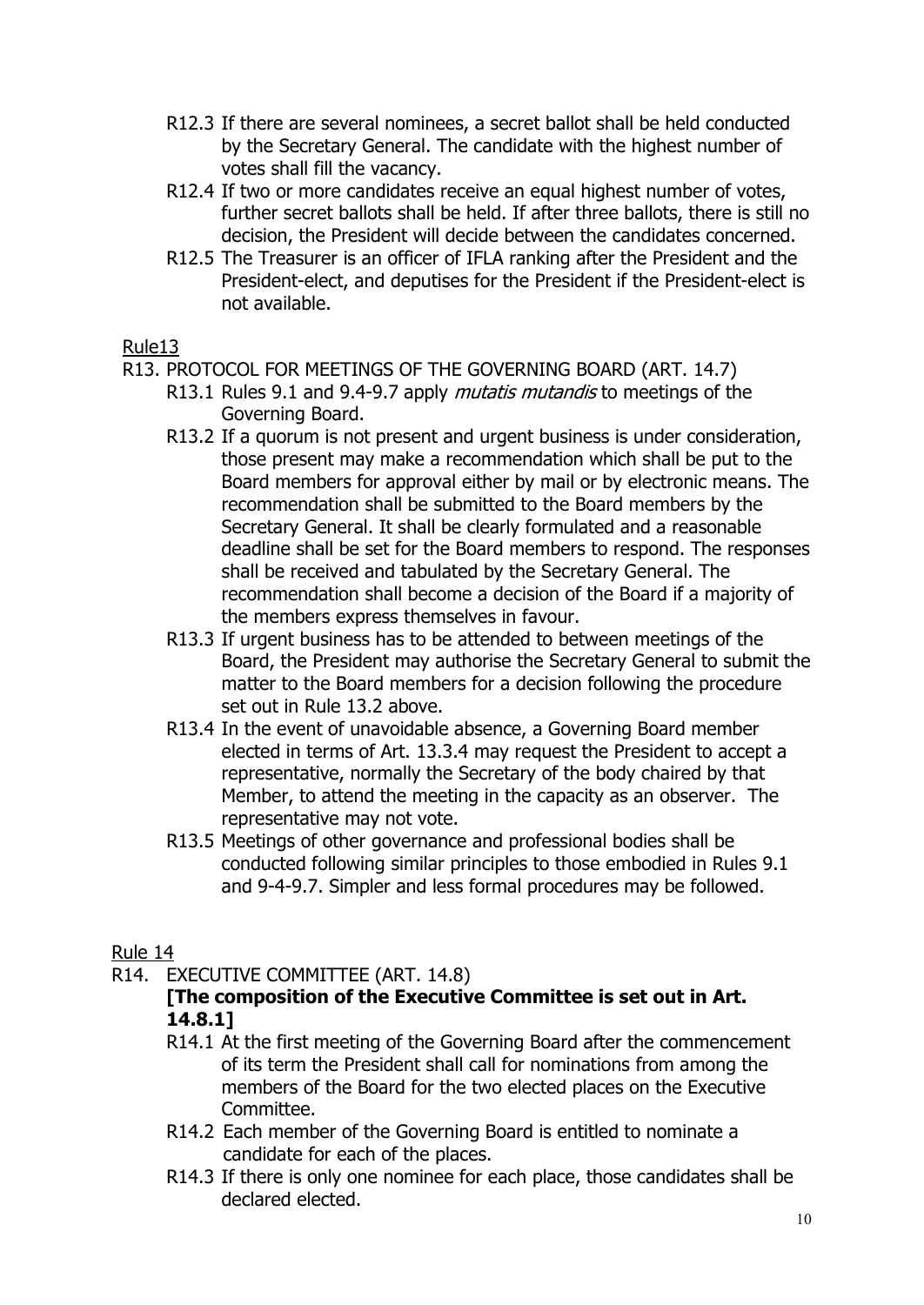- R14.4 If there are several nominees for each place, a secret ballot shall be held conducted by the Secretary General. The candidates with the highest number of votes shall fill the vacancies.
- R14.5 If two or more candidates receive an equal highest number of votes for the last remaining vacancy, further secret ballots shall be held. If after three ballots, there is still no decision, the President will decide between the candidates concerned.
- R14.6 Casual vacancies for the elected places on the Committee shall be filled by the unsuccessful candidate with the highest number of votes in the most recent election.
- R14.7 If no such person is available, the Board shall decide the appropriate means of filling the vacancy.

- R15. PROFESSIONAL COMMITTEE (ART. 14.9)
	- R15.1 In addition to the composition of the Professional Committee as set out in Statute 14.9.1, the chairs of the CLM and FAIFE Committees are ex officio non-voting members. The Committee may co-opt an additional non-voting member, if appropriate, for specified purposes and for a limited period.

## **Functions**

- R15.2 The Professional Committee
	- R15.2.1 oversees the professional program of IFLA and may recommend to the Governing Board the creation, name, and terms of reference, or abolition, of organizational units such as Divisions, Sections, Special Interest Groups, Committees, Core Activities etc., to carry out the professional programme as developed by the Governing Board;
	- R15.2.2 establishes procedures for organizing the professional content of the IFLA World Library and Information Congress programme, including all of its satellite conferences;
	- R15.2.3 oversees the publications programme of IFLA and makes recommendations as appropriate to the Governing Board;
	- R15.2.4 reviews the status and programmes of organizational units from time to time, to ensure they continue to support the mission and goals of IFLA.

## **Election of Professional Committee Chair [Art. 13.3.3]**

R15.3 The Governing Board will plan and implement a fair and open nomination and election process for the position of Election of Professional Committee Chair in line with IFLA Statutes.

## **Elected Representatives of the Governing Board**

- R15.11 The President shall call for nominations for the two places on the Professional Committee from among the elected members of the Governing Board.
- R15.12 Every elected member of the Governing Board is entitled to nominate a candidate from among the elected members of the Board for each of the places.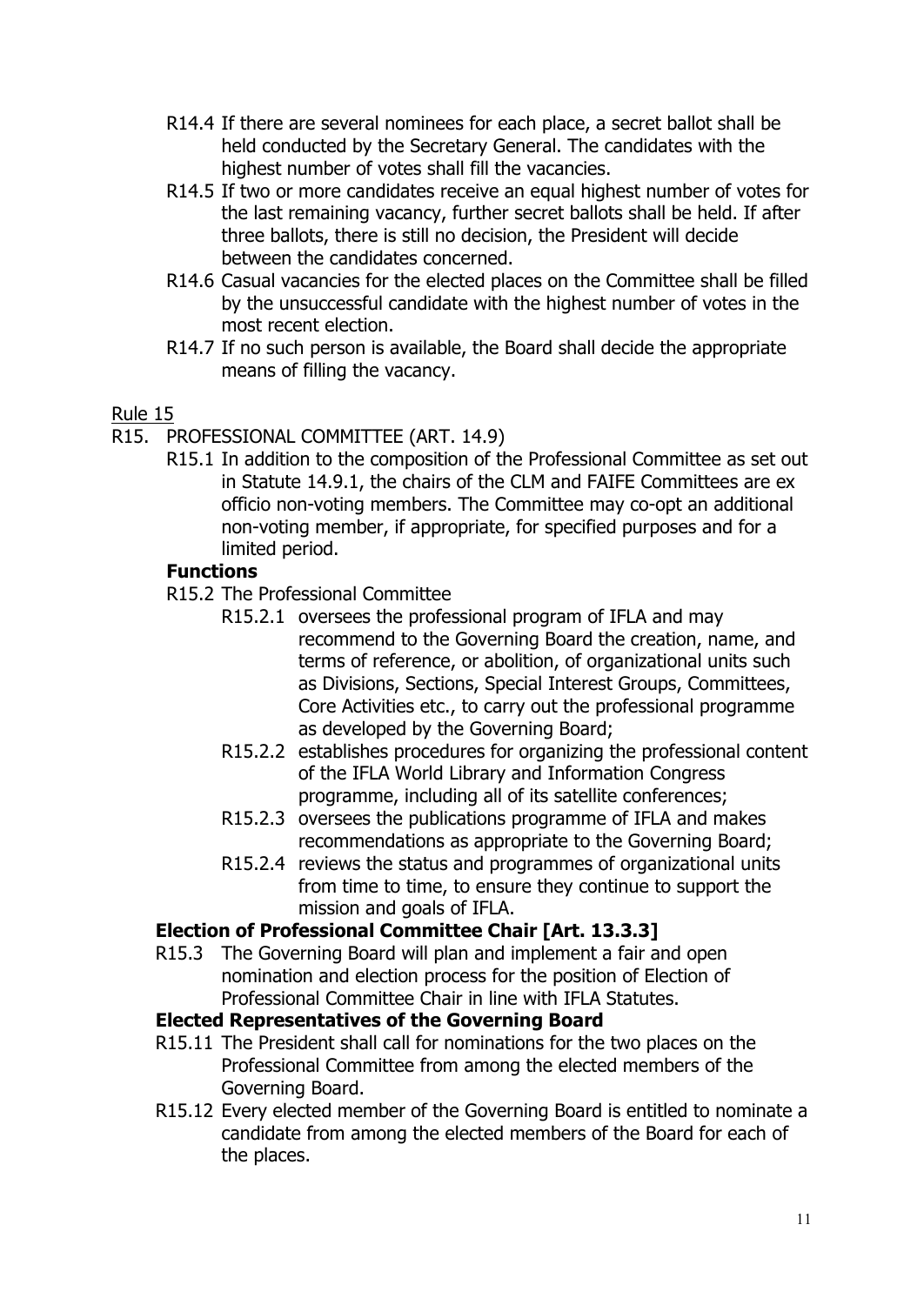- R15.13 If there is only one nominee for each place, those candidates shall be declared elected.
- R15.14 If there are several nominees for each place, a secret ballot shall be held conducted by the Secretary General. The candidates with the highest number of votes shall fill the vacancies.
- R15.15 If two or more candidates receive an equal highest number of votes for the last remaining vacancy, further secret ballots shall be held. If after three ballots, there is still no decision, the President will decide between the candidates concerned.

# **Casual vacancies**

- R15.16 A casual vacancy for the position of an elected representative of the Governing Board on the Professional Committee shall be filled by the unsuccessful candidate with the highest number of votes in the most recent election.
- R15.17 If no such person is available, the Board shall decide how to fill the vacancy.
- R15.18 Vacancies which occur through the death or resignation among the representatives of Divisions serving on the Professional Committee, shall be filled by the Division concerned.

# **Meetings**

- R15.19 Meetings of the Professional Committee shall be held at least twice a year. One such meeting shall be held during the course of the annual congress.
- R15.20 At least two months notice shall be given of the meeting by the Secretary General. However, a meeting may be held at shorter notice if the chair decides.
- R15.21 A simple majority of members shall constitute a quorum.
- R15.22 In the absence of a quorum decisions may be made following the procedure set out in Rule 13.2, *mutatis mutandis*.
- R15.23 The chair of the Professional Committee shall preside at meetings of the committee. In the absence of the chair, the Vice-chair shall preside**.**  In the absence of the Vice-chair, the meeting shall elect a chair.

# **Vice-chair and other assignments**

- R15.24 At the first meeting of a newly constituted Professional Committee the Chair shall conduct an election for the position of Vice-chair, who shall also act as the Financial Officer.
- R15.25 If the Chair is unable to attend a meeting of the Governing Board, the Vice-Chair or, in the absence of the Vice-chair, another member selected by the Professional Committee shall represent the Chair of the Professional Committee in the Governing Board.
- R15.26 The Chair may propose specific assignments for committee members.

# Rule 16

R16. SECRETARY GENERAL AND STAFF (ART.15.5)

R16.1 The Secretary General is responsible for the strategic and operational direction and the financial management of the Federation within the policies established by the General Assembly and the Governing Board.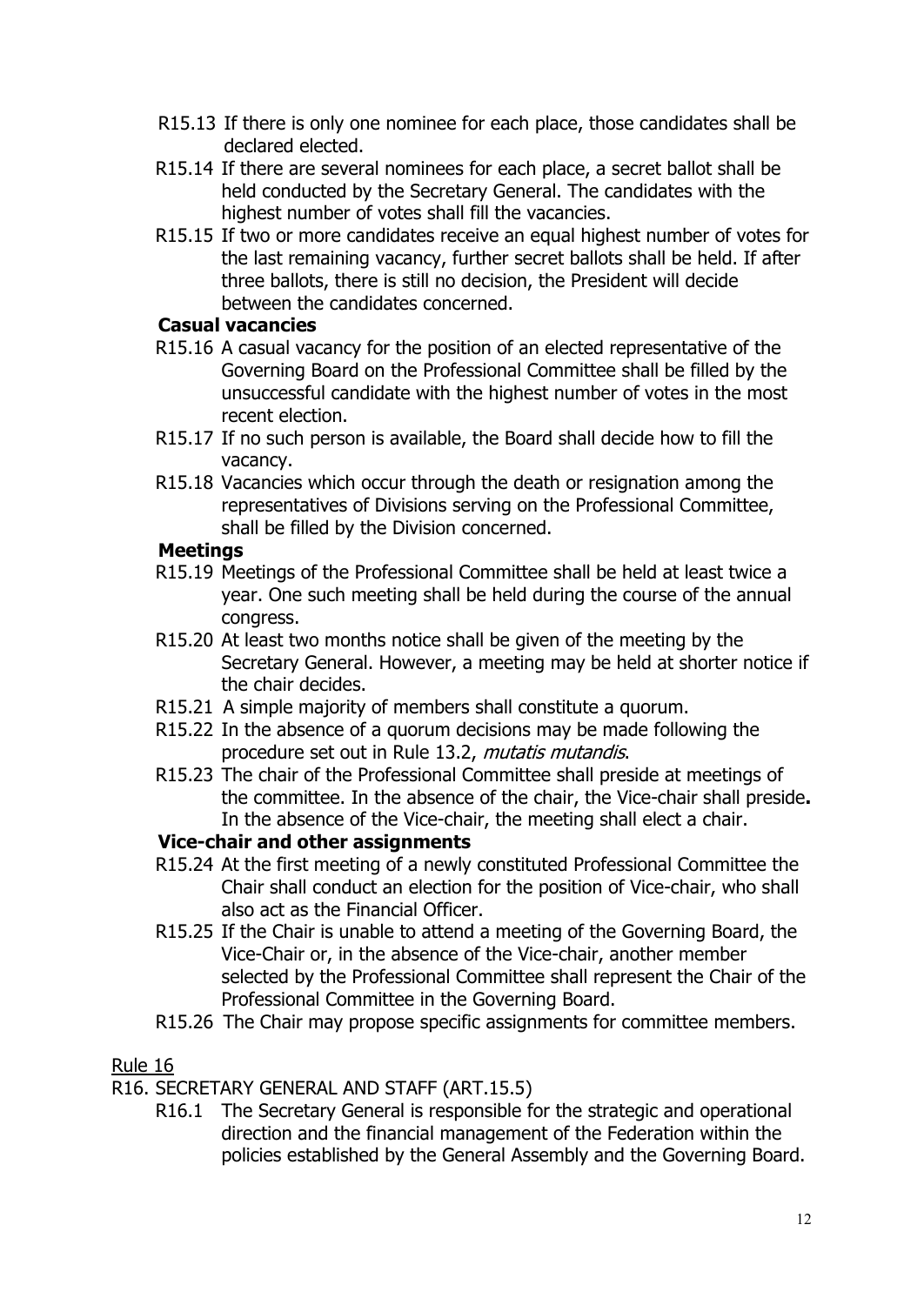- R16.2 The Secretary General shall have the right to attend and participate in an advisory capacity at any meeting of the General Assembly, the Governing Board and the Professional Committee, provided that his or her own position is not under discussion. He or she does not have a vote at such meetings.
- R16.3 The Secretary General shall appoint such other staff members as necessary for the efficient and effective operation of the Federation and deal with all other staffing matters within the limits of the approved budget.
- R16.4 The Governing Board shall determine the general conditions of service of members of staff of the Federation on the advice of the Secretary General.

R17. DIVISIONS (ART. 16)

# **Membership**

R17.1 As determined by the Governing Board, and on the recommendation of the Professional Committee, each Division shall be composed of Sections, Special Interest Groups, relevant core activities and IFLA Committees, so as to enhance communication among all the relevant organizational units.

# **Functions**

R17.2 The function of a Division is to coordinate the professional activities of its members and ensure good communication among its Sections.

# **Election of Officers**

R17.3 The Governing Board will plan and implement a fair and open nomination and election process for the positions of Division Chair in line with IFLA Statutes.

# **Responsibilities of Division Chairs**

- R17.12 The Chair of each Division shall serve as a member of the Professional Committee and the Governing Board.
- R17.13 If the Chair is unable to serve in such a capacity, the Secretary shall serve on the Professional Committee and the Governing Board for that term of office.
- R17.14 If no officer of the Division is willing to be so designated, another person who is currently or was recently closely involved in the work of the Division may be designated by the Chair. Any such person shall be invited to attend all meetings of the Professional Committee in an advisory, non-voting, capacity.
- R17.15 At each Congress, the Division Chair will convene a Leadership Forum, comprising the Chair and Secretary of each of its Sections, the conveners of its Special Interest Groups, along with the Chair of the Advisory Board of any Core Activities assigned to the Division. At the Leadership Forum, participants will discuss issues, inform Division Chairs of views, make suggestions for future congresses, and bring up matters of concern.
- R17.16 The Division Chair conducts an election of the Secretary of the Division from among the members of the Leadership Forum, at its first meeting.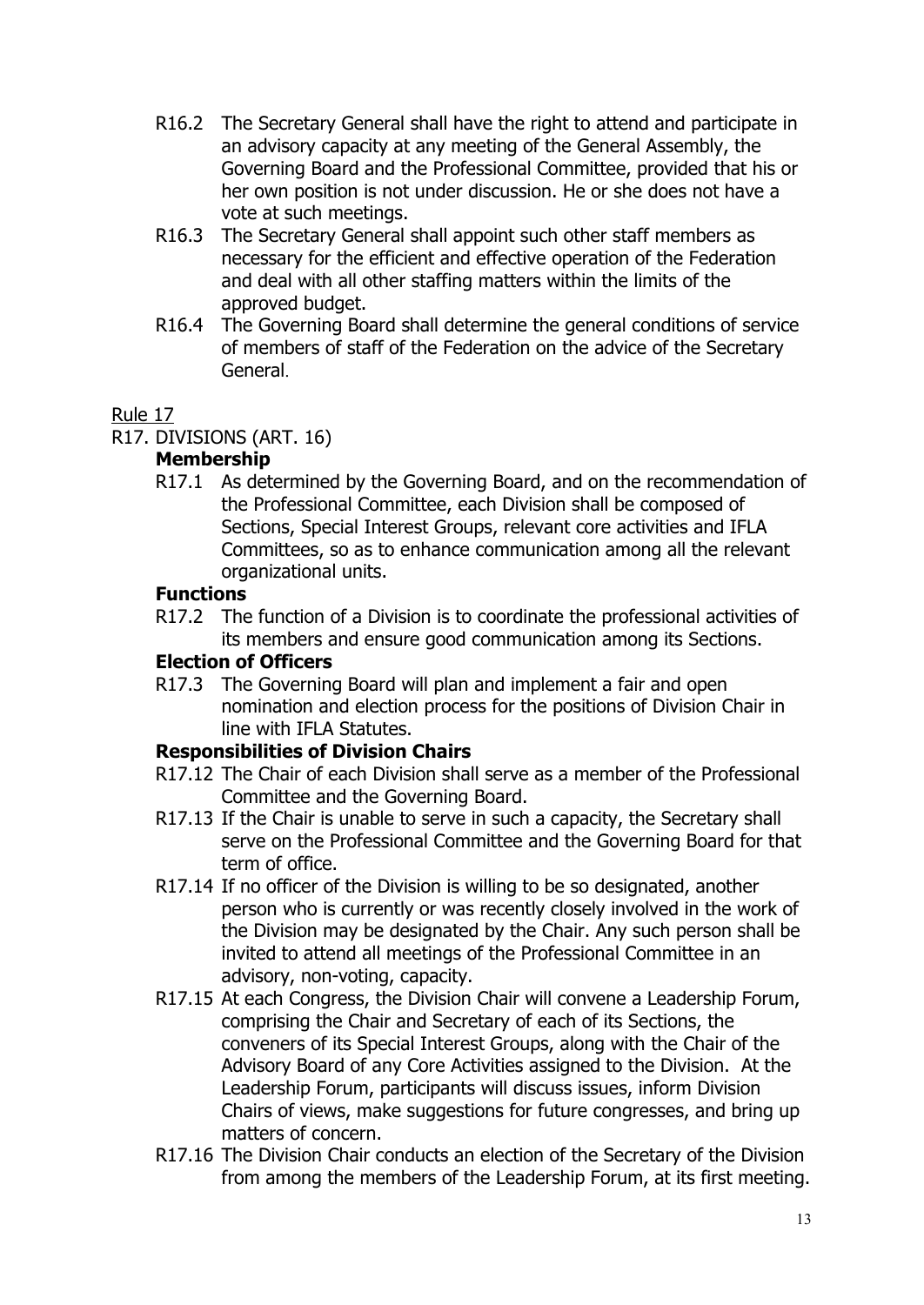- R17.17 The Division Chair solicits from Division members issues that need to be brought to the Professional Committee.
- R17.18 The Division Chair reports back to the Division after each meeting of the Professional Committee to highlight important decisions and issues.
- R17.19 The Division Chair prepares a brief annual report about the activities of the Division, before the April meeting of the Professional Committee.

#### **Voting**

- R17.20 A simple majority of members of a Division's Leadership Forum shall constitute a quorum for purposes of any matter requiring a vote.
- R17.21 If a quorum is not reached, the Chair shall make arrangements to consult the members of the Forum by post or by electronic means.

#### **Vacancies**

R17.22 In the event of a casual vacancy in the position of the Chair or Secretary, of a Division, the unsuccessful candidate who received the highest number of votes in the most recent election for the post shall fill the vacancy for the remaining term. On completion of that term, the person concerned may, if otherwise eligible, be nominated to serve for one further term. If no such candidate is available, one of the other officers of the Division shall assume the duties until elections can be held.

#### **Handing over responsibilities**

R17.23 When the post of Chair or Secretary is being assumed by a newlyelected person, the outgoing officer shall make every possible effort to ensure the smooth continuity of the work of the Division.

#### **Powers and responsibilities**

- R17.24 The Governing Board may, on recommendation of the Professional Committee, establish Sections and Special Interest Groups (SIGs).
- R17.25 The terms of reference of such Sections and Special Interest Groups shall be determined by the Governing Board.
- R17.26 A representative of each special interest group within a Division shall be invited to attend the Division's Leadership Forum. If the group relates to more than one Division, all relevant Division chairs shall invite them to attend their respective Leadership Forums.

#### Rule 18

R18. SECTIONS (ART. 16)

#### **Functions**

R18.1 The Sections are the primary focus of professional activity within the Federation, specialising in a particular type of library and information service, an aspect of library and information science, or in a geographical region.

## **Establishment**

R18.2 Sections may be established in accordance with the Statutes, Article 16 and Rules 17.24 and 17.25, provided that a minimum of forty Members registers for that section within a period determined by the Professional Committee.

#### **Membership**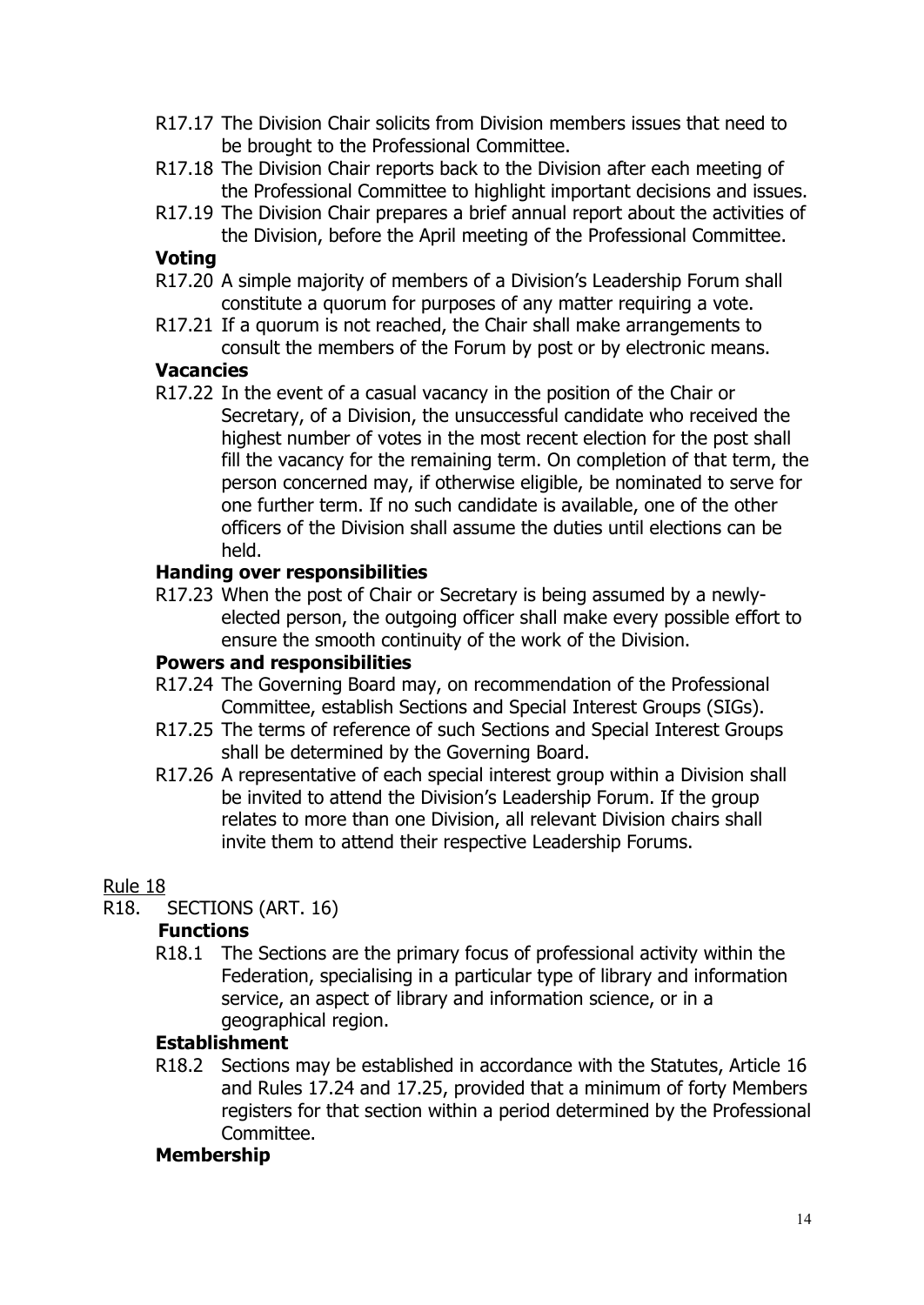R18.3 Each Section consists of those Members, Affiliates and Bodies with Consultative Status, which are registered for that Section in terms of Rule 19. If the membership of the Section falls below the minimum of forty members, the Professional Committee shall determine a timeframe within which this number should be attained, failing which the Governing Board, on recommendation of the Professional Committee, may decide to disband the Section, merge it with another, or to convert it to a Special Interest Group.

## **Standing Committees**

- R18.4 Each Section shall have a Standing Committee of no fewer than ten and no more than twenty persons. If a Section fails to elect a minimum of ten Standing Committee members, the Professional Committee shall determine a time-frame within which this number should be attained, failing which the Professional Committee may decide to disband the Section, merge it with another, or to convert it to a Special Interest Group.
- R18.5 No person shall be a member of more than one Standing Committee, except that a person may be a member of the Standing Committee of a Regional Section in addition to one other Standing Committee, or, if serving as the Convener of a Special Interest Group, may serve additionally as a co-opted member of the Standing Committee of the Section that sponsors that Special Interest Group.
- R18.6 Members of the Standing Committee shall serve for an initial term of four years. Members may be re-elected for one further consecutive term of four years.

## **Nominations and elections**

R18.7 The Governing Board will plan and implement a fair and open nomination and election process for the positions of Standing Committee Member in line with IFLA Statutes.

## **Casual Vacancies**

- R18.24 In the event of a casual vacancy in the position of an elected member of the Standing Committee, the unsuccessful candidate who received the highest number of votes in the most recent election for places on the Standing Committee shall fill the vacancy for the remaining term. On completion of that term, the person concerned may be nominated for election to the Standing Committee in the normal way for a second consecutive term.
- R18.25 If no such candidate is available, the Standing Committee Chair may co-opt a person to fill the vacancy for the remaining term, providing that in doing so the number of Standing Committee members does not exceed the maximum identified in R18.4. On completion of that term, the person may be nominated for election to the Standing Committee in the normal way for a second consecutive term.
- R18.26 Any member of a Standing Committee who fails to attend two consecutive meetings of the committee without reasonable explanation shall be deemed to have resigned. The place thus vacated shall be filled according to the provisions in Rules 18.24 and 18.25.

## **Representation**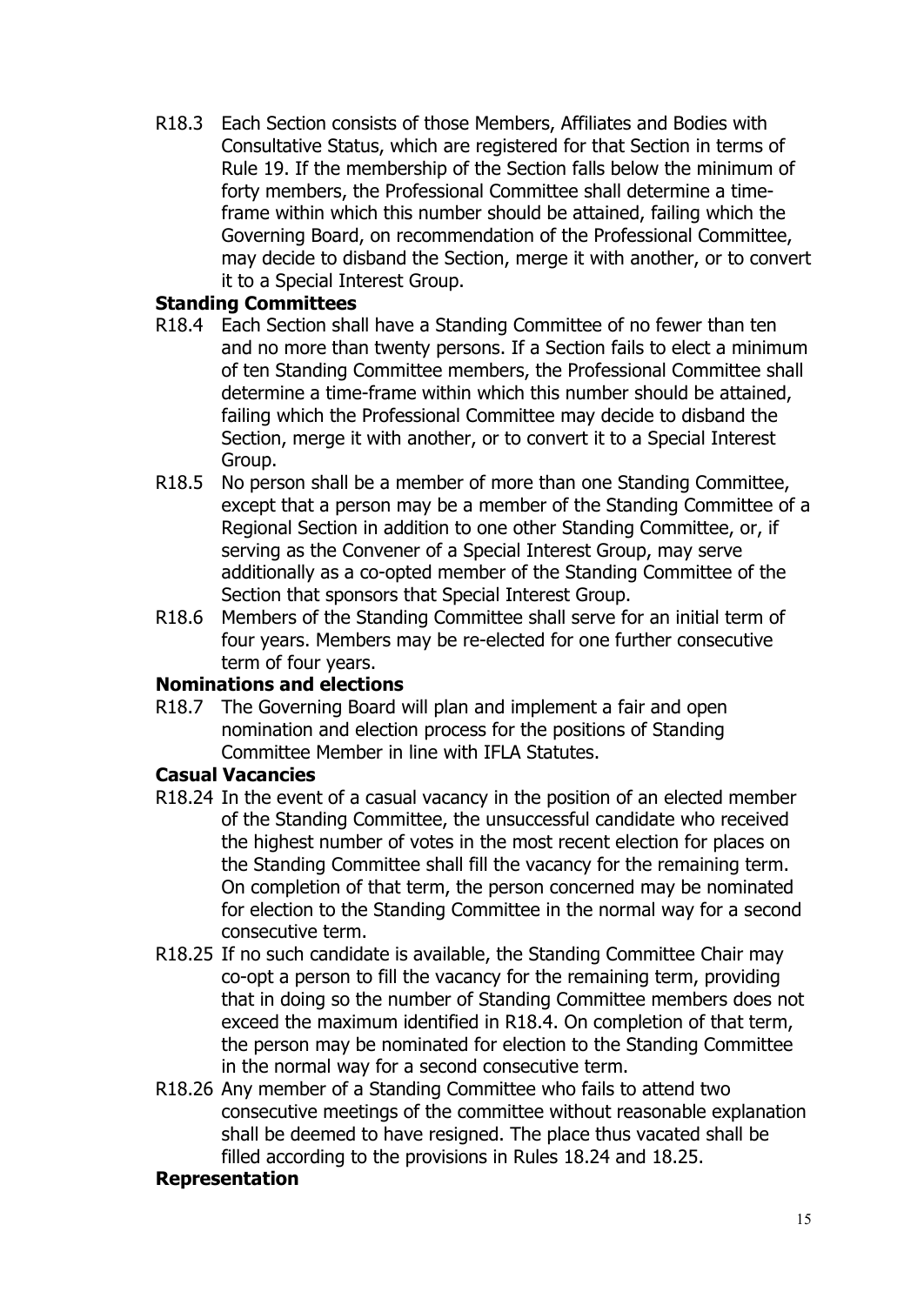- R18.27 Successful candidates take office at the close of the Congress which immediately follows the elections. However, only those members who will be serving on the Standing Committee for the two-year term commencing at the end of the Congress are eligible to nominate, be nominated for, and vote for, the Section Officers to be elected at that Congress in accordance with Rule 18.32.
- R18.28 They are elected in a personal capacity. They do not represent any Member which nominated them, nor their employer, or other affiliation.

# **Ex-officio Members**

R18.29 Each of the Regional Managers appointed by the Governing Board shall serve as an ex-officio non-voting member of the appropriate regional Section Standing Committee. They will not be eligible to serve as Chair or Secretary of the Committee.

# **Corresponding Members**

- R18.30 Standing Committees may appoint up to five Corresponding Members to provide for experts from countries or geographical areas, which would not otherwise be represented, or to provide expertise in a specific subject field. Such Members shall be appointed for an initial two-year term, renewable for one further term of two years on the decision of the Section Chair.
	- R18.30.1 In the event of a casual vacancy of a Corresponding Member, the Standing Committee would propose another Corresponding Member to fill the vacancy for the remaining term. On completion of that term, the person concerned may be nominated for a further two years final term. Appointed Corresponding Members take office at the close of the Congress which immediately follows the elections.
- R18.31 Corresponding Members shall be entitled to participate and speak in Standing Committee meetings, but have no voting rights. They do not contribute to a quorum.

## **Section Officers**

- R18.32 Each Standing Committee shall elect during the annual conference, from amongst its members, a Chair and a Secretary, who shall be known as the Section Officers in accordance with Rule 18.27. Members resident outside a regional Section are not eligible for election as an officer of that Section. They shall represent the Section Standing Committee on the Leadership Forum of the Division to which the Section belongs.
	- R18.32.1 Each Standing Committee Member may nominate another Member to exercise proxy votes on the Member's behalf in the election for Section Officers. Such Members must notify the (current) Chair of the appointment of a proxy holder in advance in writing or by electronic communication.
- R18.33 The term of office for Section Officers is two years. Section Officers may be re-elected to the same office for one further consecutive term of two years, provided they will still be members of the Standing Committee for that period. A person may therefore serve a total of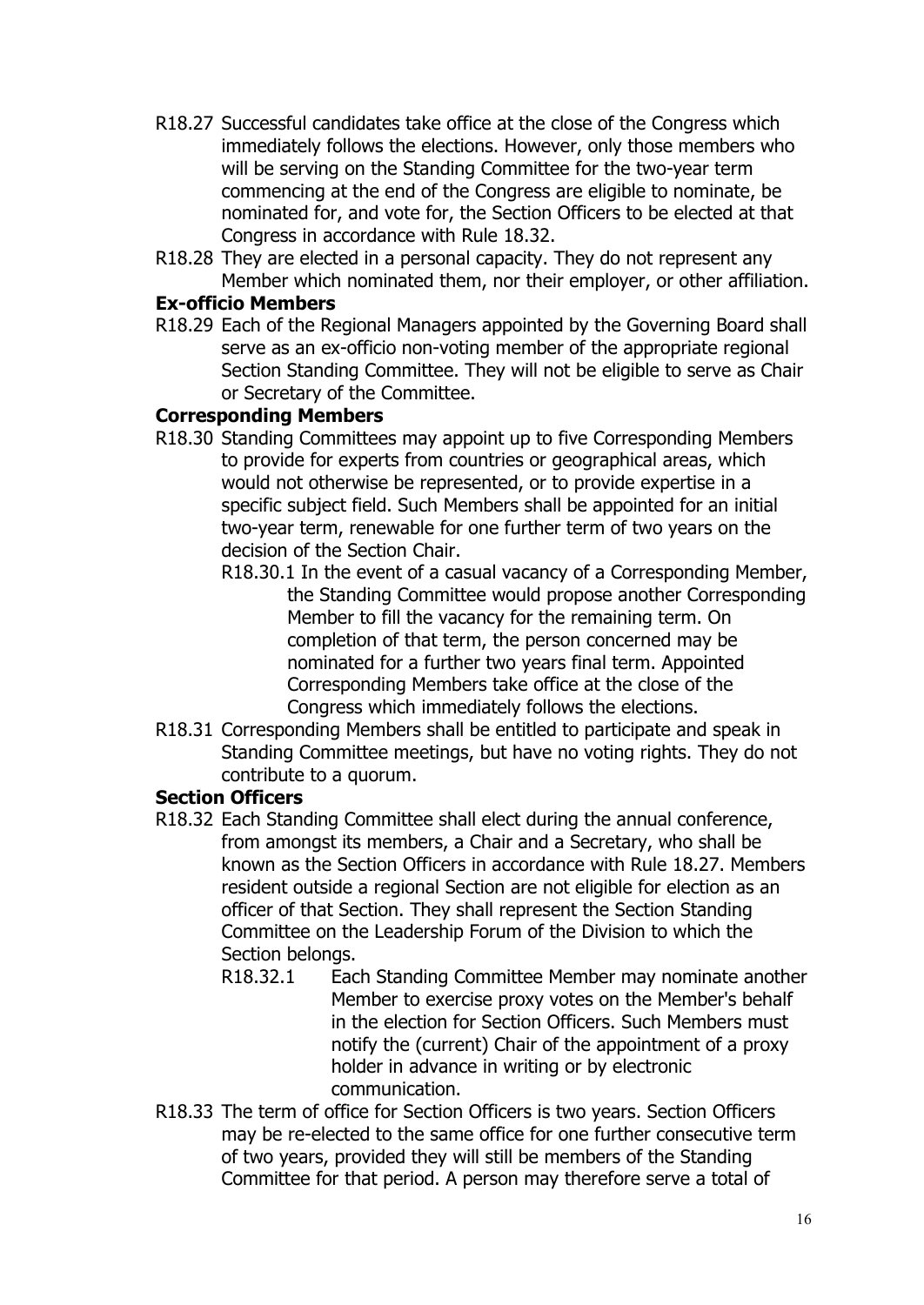eight years as an Officer, for example, four years as Chair and four years as Secretary.

- R18.34 Only members of the Standing Committee may nominate candidates for these posts. Each member of the Standing Committee is entitled to nominate a candidate for each office.
- R18.35 If there is only one nominee for an office, that person will be declared elected. If there is more than one nominee a secret ballot will be held. The candidate with the highest number of votes shall be elected. If two or more candidates receive an equal highest number of votes, the secret ballot will be repeated to decide between these members.

#### **Handing over responsibilities**

R18.36 When the post of Chair or Secretary is being assumed by a newlyelected person, the outgoing officer shall make every possible effort to ensure the smooth continuity of the work of the Section.

#### **Finances**

- R18.37 The accounts of the Section Standing Committee shall be kept by the Officers or a designee, in accordance with the standards required by the Federation's auditors. They shall show the total funds received and spent by the Committee, including funds received from external sources.
	- R18.37.1 If the Section holds a satellite meeting or conference for which registration fees or external financial support are received, the proceeds of the event, minus expenses and accompanied by a financial account, shall be returned to the hosting organization(s) and/or Federation's central account, as appropriate. The Section may suggest appropriate uses for the funds.
	- R18.37.2 In the event of the dissolution of a Section, all unspent funds shall be returned to IFLA's central account, except any unspent funds received from an external agency, which must be returned to that agency unless otherwise authorised.
- R18.38 The Treasurer shall set out in financial regulations the manner in which Sections shall budget for their expenditure, request the reimbursement of funds expended in terms of their budgets, and return unspent funds to the Federation's central fund or, in the case of funds received from an external agency, to that agency. The financial procedures shall be in accordance with the standards required by the Federation's auditors.

## **Removal from office**

R18.39 The Governing Board may, on the recommendation of the Professional Committee, remove a Section Officer from office if, in the opinion of a majority of the Professional Committee, that officer's duties are not being fulfilled. Failure to submit the required returns to the Secretary General, or otherwise neglecting the business of the Section would be regarded as such. Before taking such action, the Governing Board shall consult the Standing Committee concerned and the relevant Leadership Forum, and give the officer an opportunity to explain the situation in writing to the Governing Board.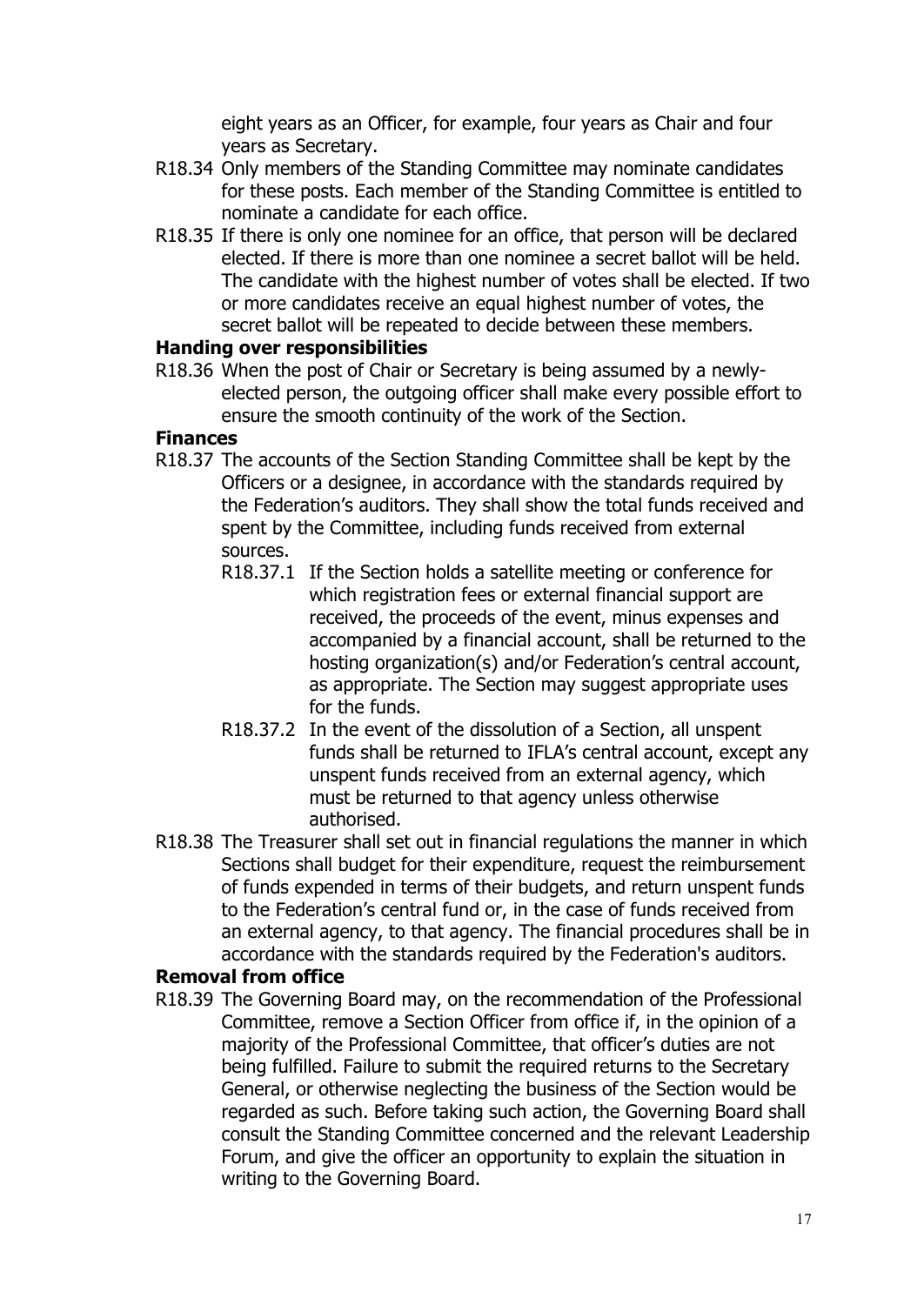R18.40 If a Section Officer is removed from office, the Standing Committee, will be asked to elect a replacement officer for the remainder of the term of office. Appointment under these circumstances shall not prevent the replacement officer from eligibility for election for normal terms of office for a second consecutive term.

## **Standing Committee Meetings**

- R18.41 Each Standing Committee shall meet at least annually during the course of the annual Congress of the Federation.
- R18.42 The Chair may convene further meetings, or if five or more members of the Standing Committee make a request to the Chair in writing to hold a meeting. Such meetings may be held using electronic means.
- R18.43 If the quorum is not reached, the Chair shall make arrangements to consult the members of the Committee by post or by electronic means.

# **Powers and responsibilities**

- R18.44 The terms of reference of each Section shall be promoted and coordinated by its Standing Committee, and executed within the limits of the approved budget.
- R18.45 Each Section shall develop a programme, carry out projects and organize meetings in order to fulfil its terms of reference.
- R18.46 Each Section shall keep those Members and Affiliates registered for the Section informed about the planning and progress of its activities.
- R18.47 Each Section may establish ad hoc Working Groups either independently or in combination with other Sections relevant to the mission and goals of the Section(s) involved.
- R18.48 Each Section shall ensure that all information, the Division to which it belongs needs for the performance of its tasks, reaches the Division Chair and/or members promptly, including the submission of an annual report.
- R18.49 Each Section may appoint Standing Committee members to serve in roles to perform the work of the Section as needed, which may include Newsletter Editor, Communications Coordinator, etc.

# Rule 19

- R19. REGISTRATION FOR SECTIONS (Art. 16)
	- R19.1 Membership of and affiliation to the Federation includes the right of registration for Sections.

The Governing Board shall determine for how many Sections Members and Affiliates may register without charge, subject to the following minimum numbers:

- R19.1.1 All Members other than Honorary Fellows shall be entitled to register for at least two Sections without additional charge.
- R19.1.2 Honorary Fellows shall be entitled to register for any one Section without any charge.
- R19.1.3 Affiliates shall be entitled to register for one Section without additional charge.
- R19.2 An additional fee, determined by the Governing Board, shall be levied for registration for each Section additional to the number fixed in Rule 19.1.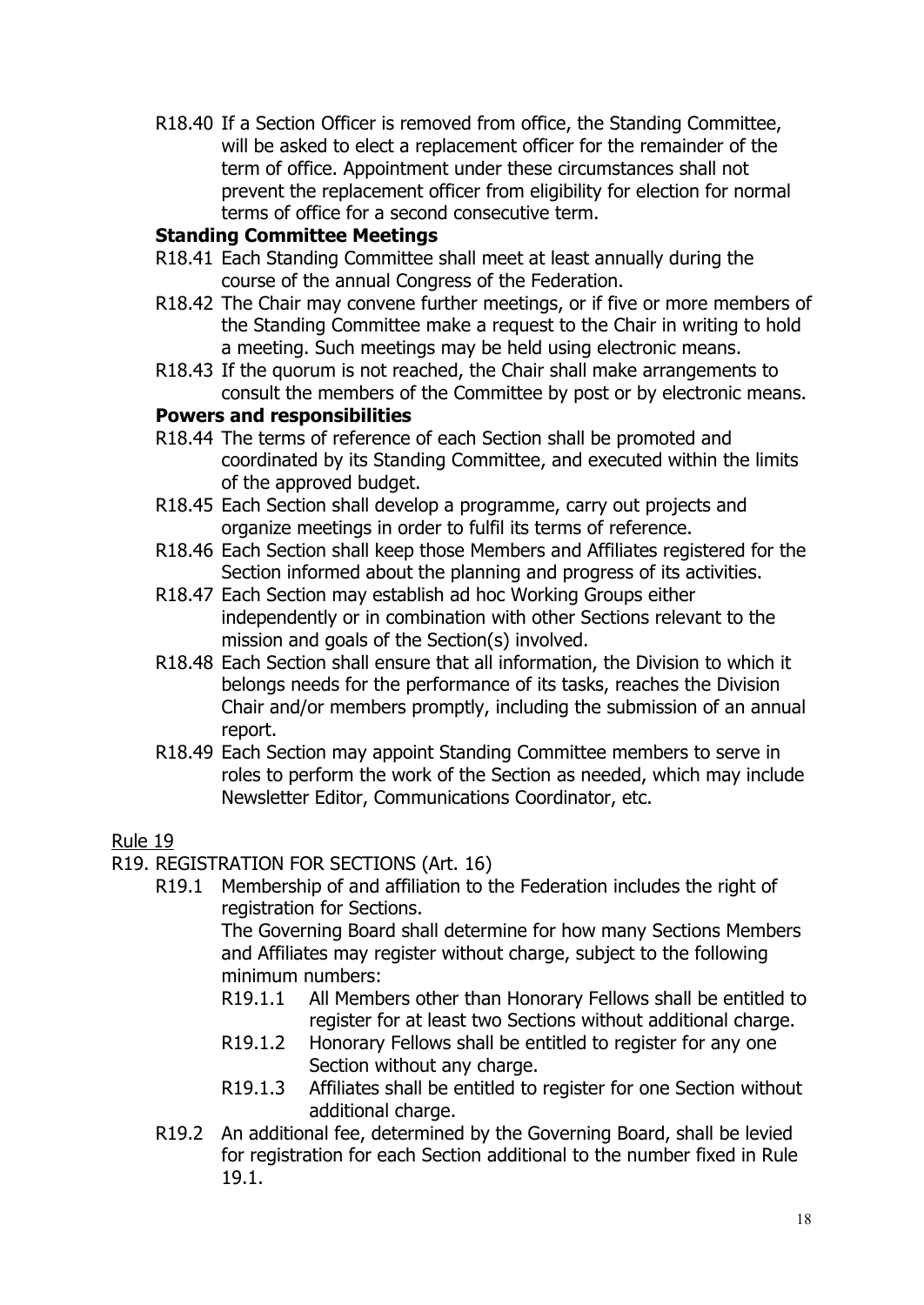- R19.3 Members and Affiliates located in regions for which a specific regional Section is established shall be registered automatically free of charge for that particular Section over and above the number set out in Rule 19.1.
- R19.4 All Association Members shall be registered automatically free of charge for the Management of Library Associations Section, over and above the number set out in Rule 19.1.
- R19.5 Registration for a Section carries the following rights and benefits:<br>R19.5.1 the right to nominate for, and elect to, the Standing
	- the right to nominate for, and elect to, the Standing Committee of the Section, and the right to vote in meetings of the Section;
	- R19.5.2 the right to take part in and benefit from the professional activities of the Section and of the Division to which the Section belongs, including the receipt of any free publications, and inclusion in the mailing list of the Section.
- R19.6 The registration for each Section shall be automatically extended for one year at the end of each year, providing the appropriate payment is made, unless the registrant informs the Secretary General in writing that a change is requested.
- R19.7 New registrations and changes in registration shall be accepted by the Secretary General throughout the year, subject to the payment of any additional fees involved.

- R20. SPECIAL INTEREST GROUPS (Art. 16)
	- R20.1 The Governing Board, on recommendation of Groups of IFLA Members, or representatives of IFLA Members, may establish Special Interest Groups to address emerging issues or trends or issues of continuing interest to a relatively small number of IFLA members. Special Interest Groups bring together IFLA members with common and continuing interests that they wish to discuss or explore, but which are not included in the Mission and Goals of an existing Section. Interests may cut across the concerns of multiple Sections, identify and follow an emerging issue or trend, be very specialized, and be relevant to a small number of members.
	- R20.2 To hold an exploratory meeting concerning the establishment of a Special Interest Group, a convenor must submit a petition to the Professional Committee signed by ten persons, three of whom must be Standing Committee members, who intend to participate in the Special Interest Group, requesting a meeting at the next Congress to invite people to see whether there is sufficient interest.
	- R20.3 To form a Special Interest Group the convenor must submit a petition to the Governing Board, signed by twenty-five persons, who intend to actively participate in the activities of the Special interest Group, and approved by a sponsoring Section. Once established, the Special Interest Group must be recognised in the Section's action plan.
	- R20.4 Before giving its decision on the establishment, the Governing Board must be reasonably satisfied that the issues to be discussed: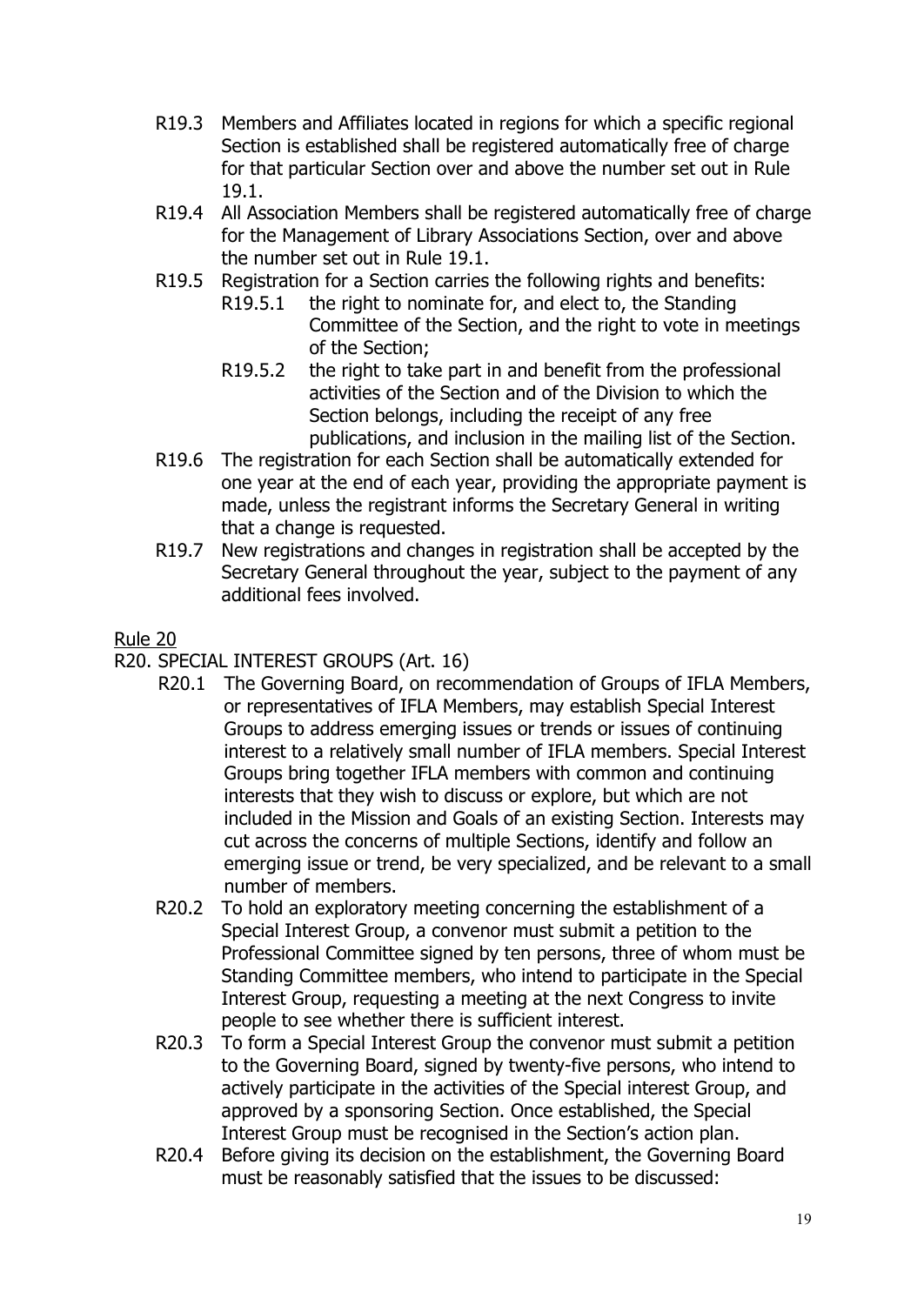- R20.4.1 will promote IFLA's values, professional priorities and strategic plans;
- R20.4.2 will not conflict with the terms of reference of an existing IFLA professional unit;
- R20.4.3 are appropriate to the terms of reference of the sponsoring Section.

### **Convenor**

- R20.5 The Special Interest Group selects a Convenor who may or may not be a member of the sponsoring Section Standing Committee. However, the Special Interest Group Convenor must be employed by an Association Member or Institutional Member, or be a member of an Association Member in good standing, unless by special request from the sponsoring Section and agreed otherwise by the Professional Committee.
- R20.6 The term of office of the Special Interest Group Convenor is up to two years after the exploratory meeting, once renewable by appointment of the sponsoring Section's Standing Committee, following the timeline of the 2-year election cycle.
- R20.7 If the Convenor is not an elected member of the sponsoring Section's Standing Committee, he/she becomes an ex-officio member during his/her term as Convenor.
- R20.8 The Convenor shall be expected to attend all Standing Committee meetings of the sponsoring Section and the respective Division Leadership Forum at each Congress during his/her term of office and report on the activities of the Special Interest Group. Activities of Special Interest Groups shall be included in the annual reports of the sponsoring Section.
- R20.9 In the event of a casual vacancy in the Convenor position, the Special Interest Group will select a member to fill the vacancy for the remaining term. On completion of that term, the Convenor may be renewed for a second consecutive two-year term by the sponsoring Section's Standing Committee.
- R20.10 The Professional Committee may, on the recommendation of the majority of the sponsoring Section, remove a Convenor from leadership for failure to communicate and conduct the business of the Special Interest Group. Before taking such action, the Professional Committee shall consult the relevant Division Leadership Forum, and give the Convenor an opportunity to explain the situation in writing to the Professional Committee.
- R20.11 If a Convenor is removed from leadership, the Special Interest Group will select a member to fill the vacancy for the remaining term. On completion of that term, the Convenor may be renewed for a second consecutive two-year term by the sponsoring Section's Standing Committee.
- R20.12 When the post of Convenor is being assumed by a new person, the outgoing Convenor shall make every possible effort to ensure the smooth continuity of the work of the Special Interest Group.

#### **Powers and Responsibilities**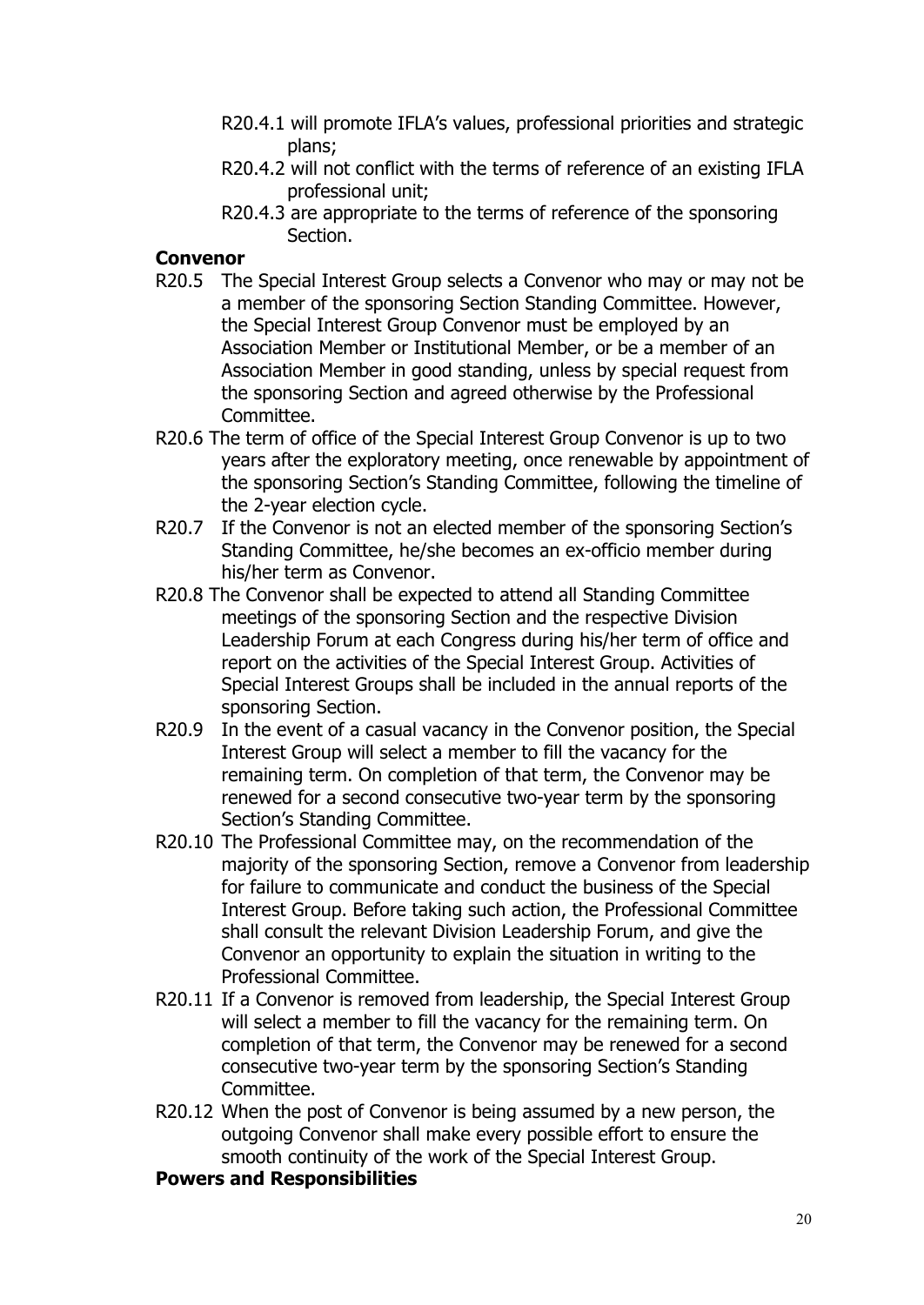- R20.13 A Special Interest Group may exist as a virtual group and/or as a group that meets at the annual IFLA World Library and Information Congress or at other locales before or after the Congress.
- R20.14 Administrative funds for a Special Interest Group must come from the Section's budget; however, a Special Interest Group is eligible to apply for special project funds if the Section approves the request.
- R20.15 The Secretary General will schedule a slot of a maximum of two hours for Special Interest Groups that wish to meet at the IFLA World Library and Information Congress (WLIC). The time may be used for meeting, programming, or both. Additional time may be obtained by collaborating with other units. Programmes must be submitted through the Standing Committee of the sponsoring Section as part of the Professional Committee's programme approval process.
- R20.16 Special Interest Group meetings and programmes at Congress must be open to all registrants.
- R20.17 Convenors are responsible for announcing a topic, requesting meeting space from the Secretary General in the same time schedule and manner as other programme slots are requested, and convening the Special Interest Group during the allocated slot.
- R20.18 Approved Special Interest Group activities during the Congress will be listed in the programme. Announcements of meetings may be posted on the IFLA Website and published in newsletters of the sponsoring Section.
- R20.19 Special Interest Groups may not set up formal affiliations with bodies outside IFLA.
- R20.20 A Special Interest Group may appoint members to serve in roles to perform the work of the Special Interest Group as needed, which may include Secretary, Communications Coordinator, etc.

## **Duration and Review**

- R20.21 Special Interest Groups are created for an initial four-year term. The sponsoring Section will review the Special Interest Group every four years to decide whether to affirm or disband the Special Interest Group and will report this action to the Professional Committee. If a Section wishes to disband a Special Interest Group, the Special Interest Group may appeal the ruling to the Professional Committee, which will make the final decision. A Special Interest Group may continue to function, as long as it is meeting a need and is positively reviewed.
- R20.22 A Special Interest Group will submit its 4-year report to its sponsoring Section and Division Chair. The report will be used by the sponsoring Section in its review to disband or to affirm its continuation for a consecutive four-year term. This decision will be forwarded in the Special Interest Group's fourth year to the Professional Committee for review during its earliest meeting (usually December), which will consider the following in making its final decision: demonstrated need (from membership, experts, Section), demonstrated interest (e.g., average number of people attending activities, number of subscribers on its e-list, website/blog visits, etc.), strong record of activity, strong record of organization, and Section support and working relationship.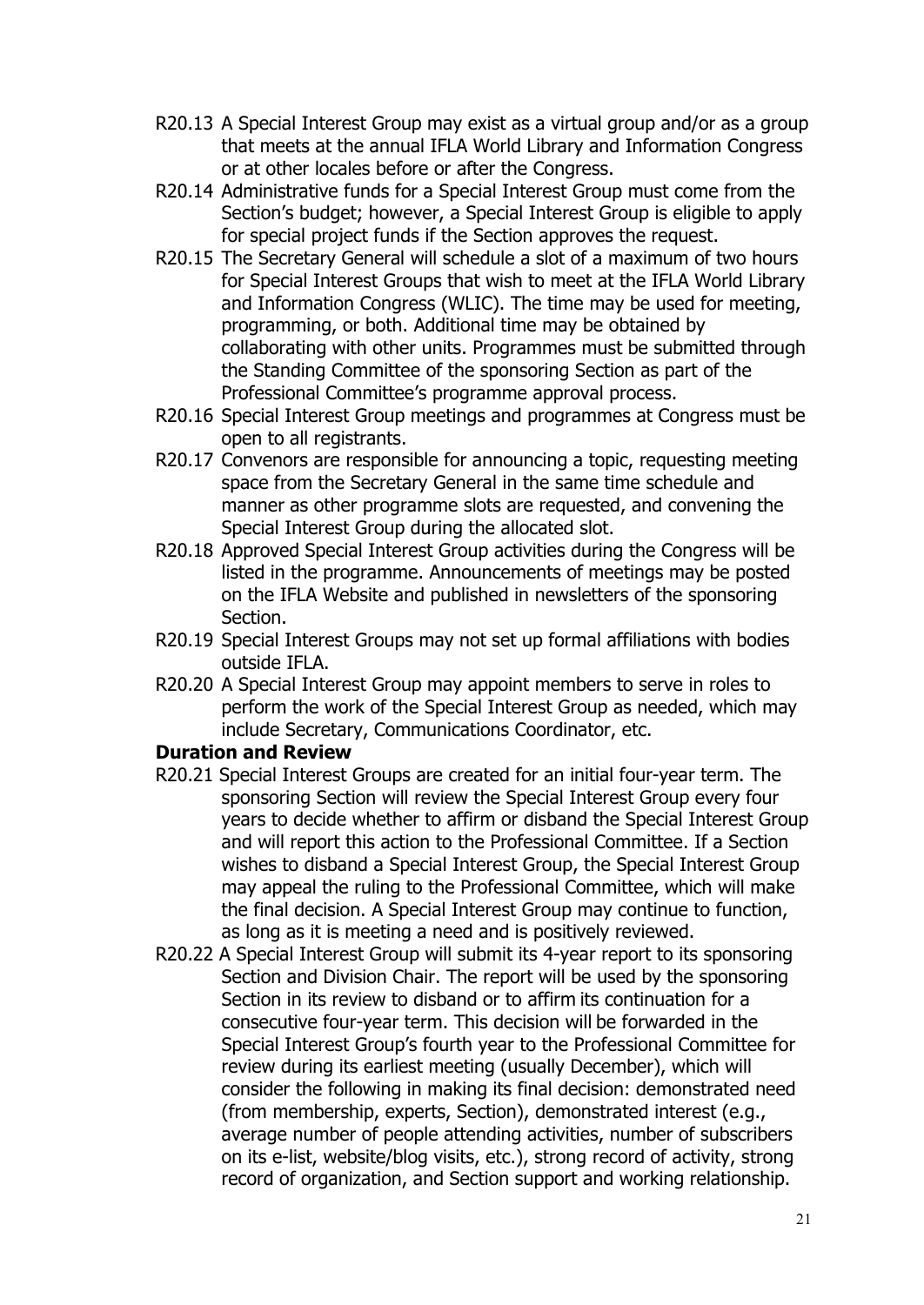# **Application for Section Status**

- R20.23 A Special Interest Group may apply for Section status, starting in its seventh year, or anytime thereafter. Application will include evidence of a minimum of 6 years of ongoing programming, publication or social engagement, support from the current sponsoring Section and probable future Division, a mission statement and an action plan, and 40 Association or Institutional Members willing to register for the proposed Section (R18.3).
- R20.24 The sponsoring Section and Division Leadership Forum of the probable future Division will review the Special Interest Group's application and will report their recommendation to the Governing Board and Professional Committee. If there is any negative recommendation of the Special Interest Group's application, the Special Interest Group may appeal the ruling to the Professional Committee, which will make a recommendation to the Governing Board in order to reach a final decision. Before reaching its final decision, the Governing Board shall consult the sponsoring Section's Standing Committee and the relevant Leadership Forum, and give the Special Interest Group an opportunity to provide additional information in writing to the Governing Board.

# Rule 21

- R21. CORE ACTIVITIES (Art. 16)
	- R21.1 The Governing Board may from time to time identify certain areas of activity as Core Activities and enter into agreements with appropriate institutions and bodies for their support.
	- R21.2 Each of the Core Activities has a governance body usually known as an Advisory Board. The Governing Board elects one of its number to serve as a member of the Advisory Board.
	- R21.3 Newly established Advisory Boards, and existing Advisory Boards that have not yet done so, shall draw up their own terms of reference, for approval by the Governing Board.
	- R21.4 The Governing Board may, after consultation with the relevant Advisory Board, discontinue a Core Activity.

## Rule 22

## R22. HEARING OF APPEALS (Art. 19)

The Secretary General shall refer all disputes concerning interpretation of these Rules to the Executive Committee for a decision. The Executive Committee shall also decide on all matters of procedure for which there is no provision in these Rules. In the event of any inconsistency between the provision of the Statutes of the Federation and these Rules of Procedure, the provisions of the Statutes will prevail.

## Rule 23

R23. MEMBERSHIP: DETERMINATION OF COUNTRY STATUS AND CODE (Art. 4) R23.1 As provided for in Statute 4 the Governing Board shall admit a Member in accordance with the criteria set out in the Statute.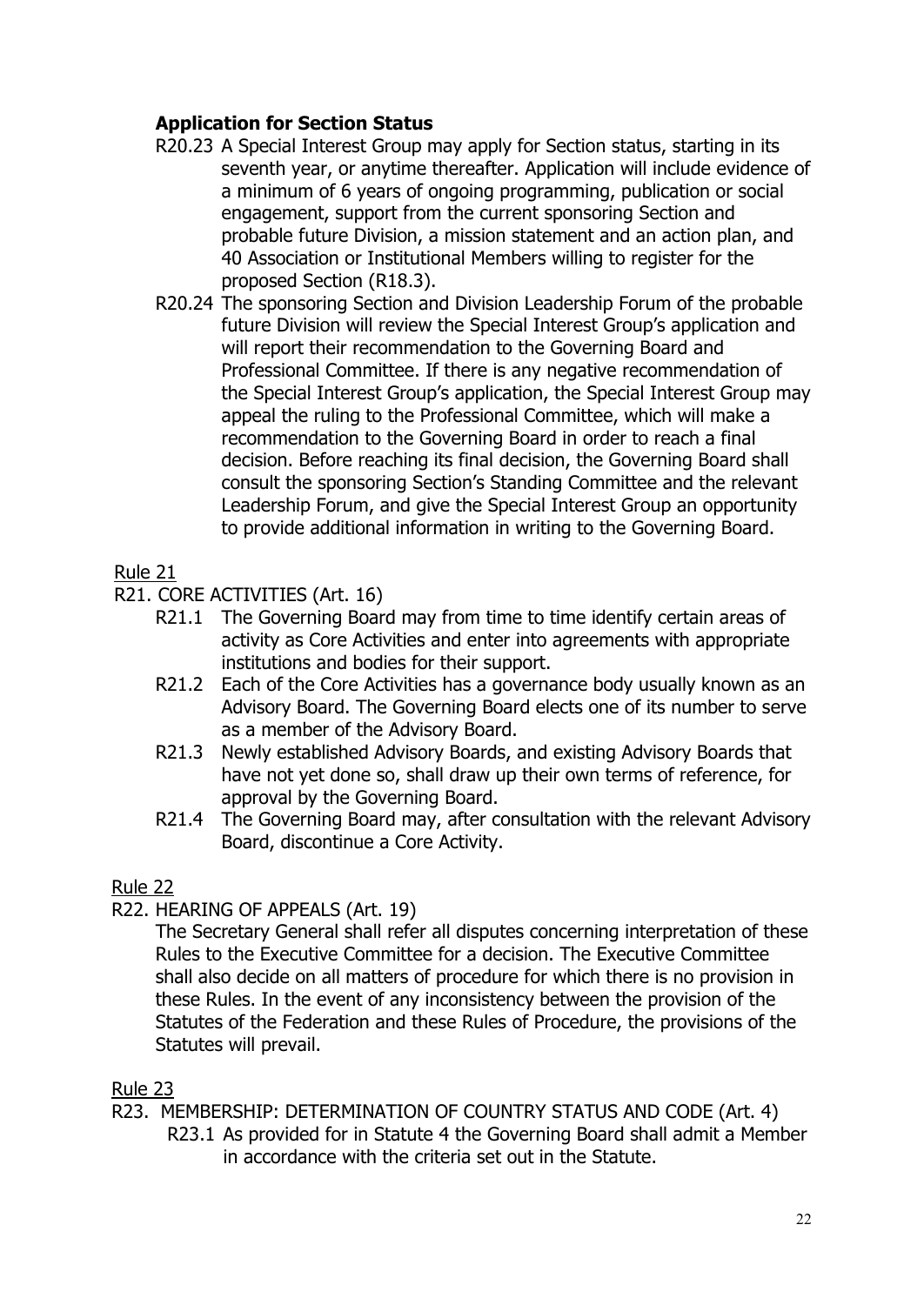- R23.2 IFLA shall admit Members from any country of the world, regardless of its political status, and provided they meet the prescribed criteria for membership as set out in the Statutes.
- R23.3 Members shall be assigned a member number that includes a country code as listed in the latest version of ISO standard 3166.
- R23.4 In assigning a member number country names and codes do not necessarily have to be those of sovereign states. Country names and codes may be used for dependent territories in cases where the state administering the territory permits this.
- R23.5 If the sovereignty or control of a territory is a matter of international dispute, the criterion used by IFLA shall be admission to the United Nations as a member state, or as a non-member state or entity which has been accorded formal observer status and maintains a permanent observer mission at the UN, as listed in the latest edition of the United Nations Protocol's Blue Book, "Permanent Missions to the United Nations".
- R23.6 Members shall be listed in the Members Directory and other official IFLA lists using the country name and code assigned by IFLA.